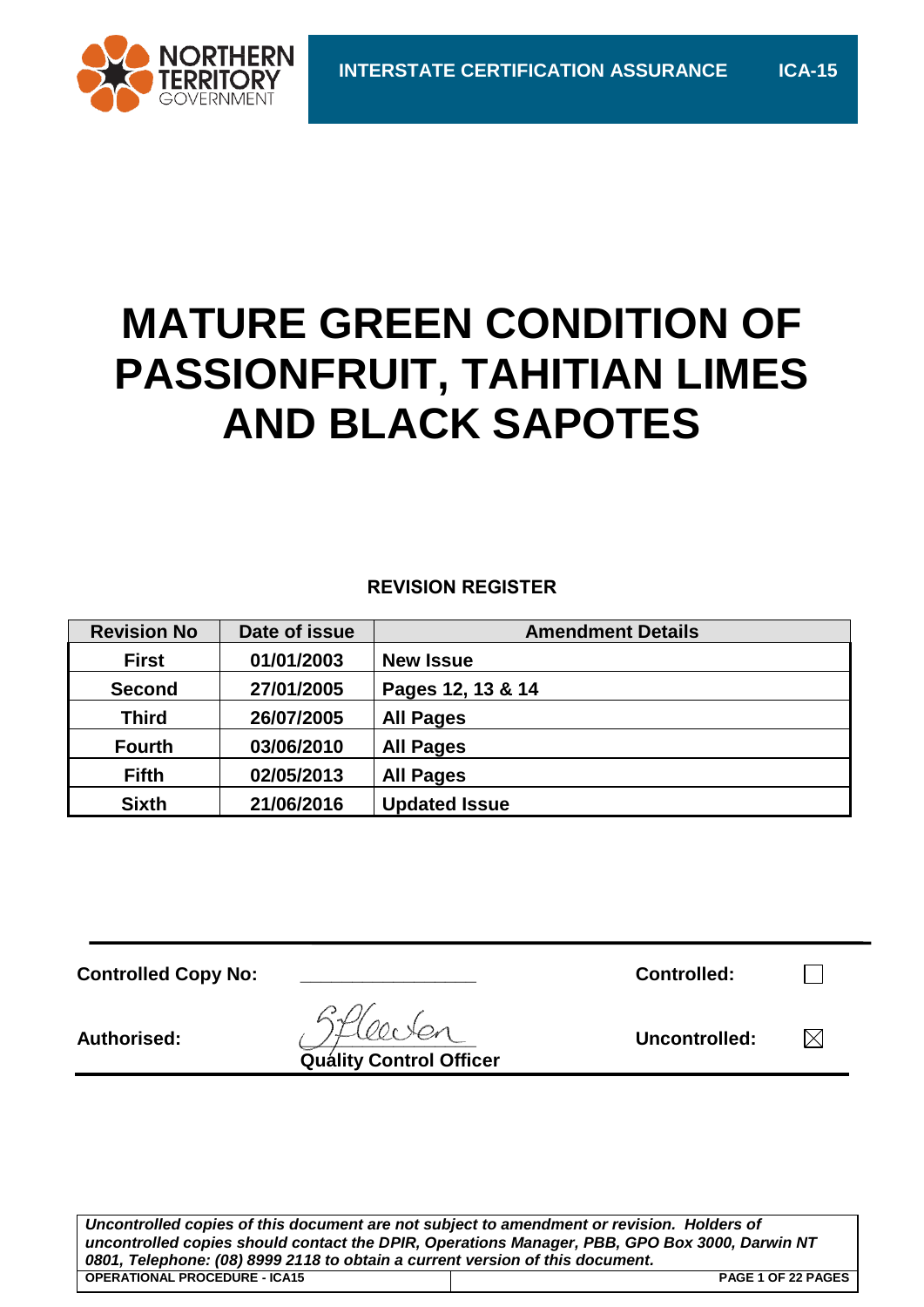#### **TABLE OF CONTENTS**

| 1. |         |                                                                            |  |
|----|---------|----------------------------------------------------------------------------|--|
| 2. |         |                                                                            |  |
| 3. |         |                                                                            |  |
| 4. |         |                                                                            |  |
| 5. |         |                                                                            |  |
| 6. |         |                                                                            |  |
| 7. |         |                                                                            |  |
|    | 7.1     |                                                                            |  |
|    | 7.1.1   |                                                                            |  |
|    | 7.1.2   |                                                                            |  |
|    | 7.1.3   |                                                                            |  |
|    | 7.1.4   |                                                                            |  |
|    | 7.1.4.1 |                                                                            |  |
|    | 7.1.4.2 |                                                                            |  |
|    | 7.1.4.3 |                                                                            |  |
|    | 7.1.4.4 |                                                                            |  |
|    | 7.1.4.5 |                                                                            |  |
|    | 7.2     |                                                                            |  |
|    | 7.2.1   |                                                                            |  |
|    | 7.3     |                                                                            |  |
|    | 7.3.1   |                                                                            |  |
|    | 7.4     |                                                                            |  |
|    | 7.4.1   |                                                                            |  |
|    | 7.4.2   |                                                                            |  |
|    | 7.4.3   |                                                                            |  |
|    | 7.4.4   |                                                                            |  |
|    | 7.4.5   |                                                                            |  |
|    | 7.4.6   | Handling, storage and Transport Under Secure Conditions (Tasmania Only) 13 |  |
|    | 7.4.6   |                                                                            |  |
|    | 7.5     |                                                                            |  |
|    | 7.5.1   |                                                                            |  |
|    | 7.5.2   |                                                                            |  |
|    | 7.5.3   |                                                                            |  |
|    | 7.6     |                                                                            |  |
|    | 7.7     |                                                                            |  |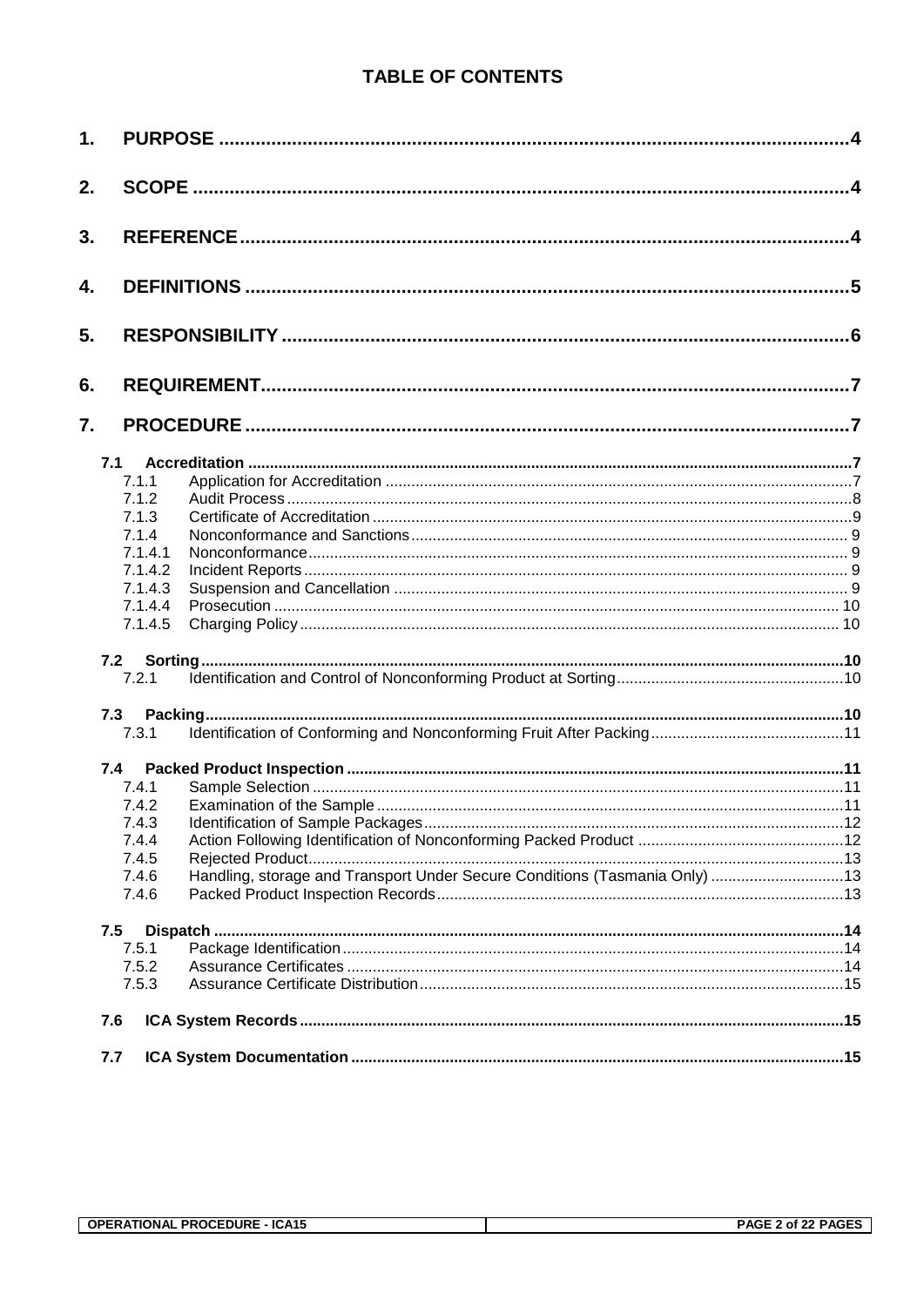| 8. |                                                                                            |  |
|----|--------------------------------------------------------------------------------------------|--|
|    | ATTACHMENT 1 - Application for Accreditation of a Business for an Interstate Certification |  |
|    | Assurance (ICA) and/or Certification Assurance (CA) Arrangement (Blank) 17                 |  |
|    |                                                                                            |  |
|    | ATTACHMENT 3 - Mature Green Condition Packed Product Inspection Record (Blank)20           |  |
|    | ATTACHMENT 4 - Mature Green Condition Packed Product Inspection Record                     |  |
|    |                                                                                            |  |
|    | ATTACHMENT 5 - Mature Green Condition Packed Product Inspection Record                     |  |
|    |                                                                                            |  |
|    | ATTACHMENT 6 - Identification of Packed Product Sample Packages (Example) 23               |  |
|    |                                                                                            |  |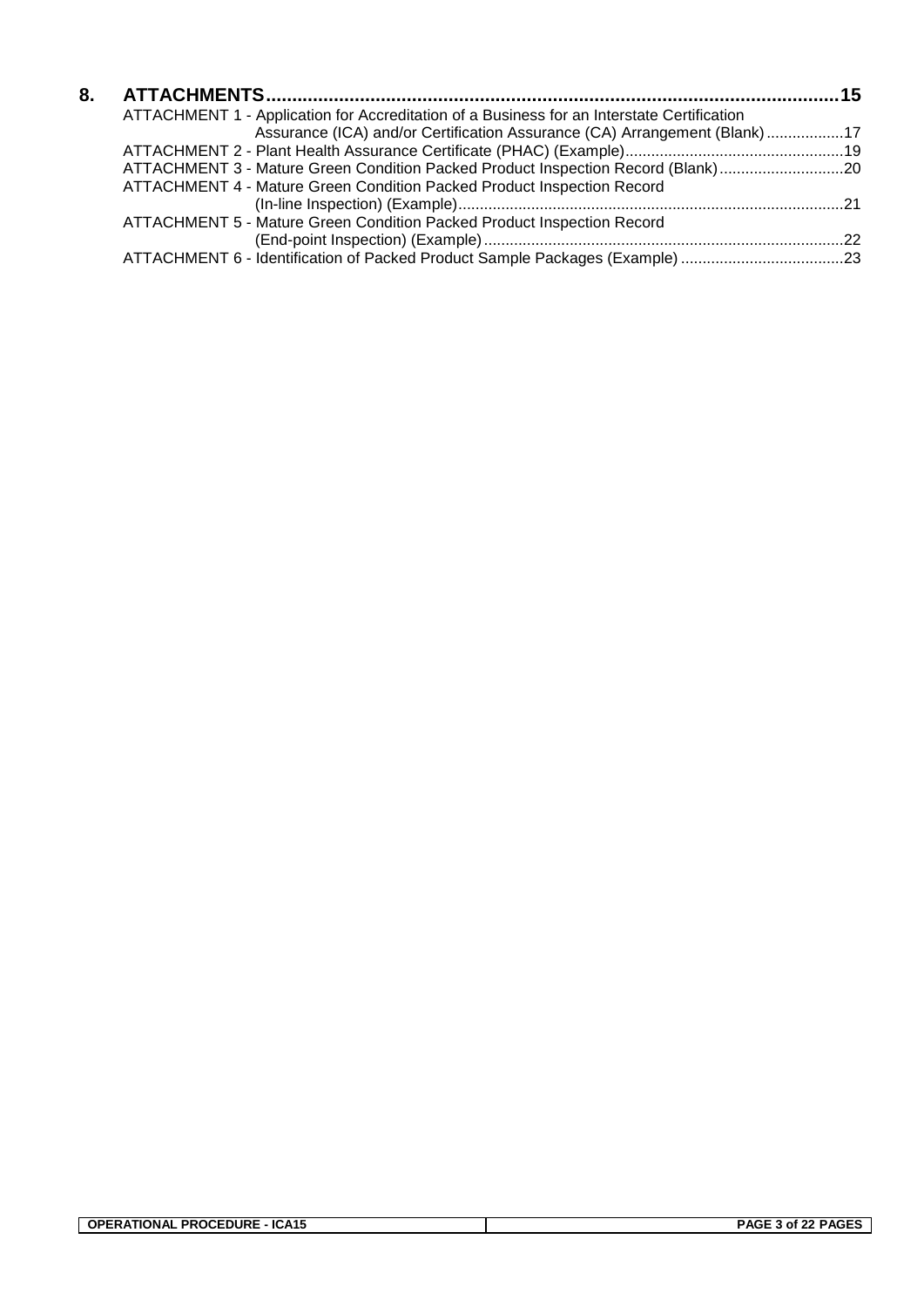

#### **1. PURPOSE**

The purpose of this procedure is to describe –

- (a) the principles of operation and standards required; and
- (b) the responsibilities and practices of personnel;

that apply to certification of mature green condition of passionfruit, Tahitian limes and black sapotes for fruit fly under an Interstate Certification Assurance (ICA) arrangement.

#### **2. SCOPE**

This procedure covers all certification of mature green condition of passionfruit, Tahitian limes and black sapotes from businesses operating under an ICA arrangement in the Northern Territory.

This procedure covers only passionfruit of a cultivar of the species *Passiflora edulis* or of a hybrid between it and *Passiflora edulis f. flavicarpa* that has a dark purple skin and a leathery rind. Approved cultivars include Nellie Kelly, Barlow's Special, Day's Special, Lacey, Tom's Special, Little Bottler, Jackpot, E23, 3-1, K and Supersweet 1-9.

This procedure does not cover passionfruit that are cultivars of *Passiflora edulis f. flavicarpa* including Panama Red, Panama Gold, Marsh and Red Ambrosia. These cultivars have a lighter coloured pink to purple or yellow skinned fruit, a more acid, aromatic and golden flesh and a softer rind that is susceptible to fruit fly infestation.

*Certification of mature green condition of passionfruit, Tahitian limes and black sapotes under this Operation Procedure may not be an accepted quarantine entry for all intrastate and interstate markets.*

*Some intrastate and interstate markets may require additional certification for pests and diseases other than fruit fly as a condition of entry.*

*It is the responsibility of the business consigning the produce to ensure compliance with all applicable quarantine requirements.*

*Information on intrastate and interstate quarantine requirements can be obtained from the Plant Biosecurity Branch.*

#### **3. REFERENCES**

WI-02 Guidelines for Completion of Plant Health Assurance Certificates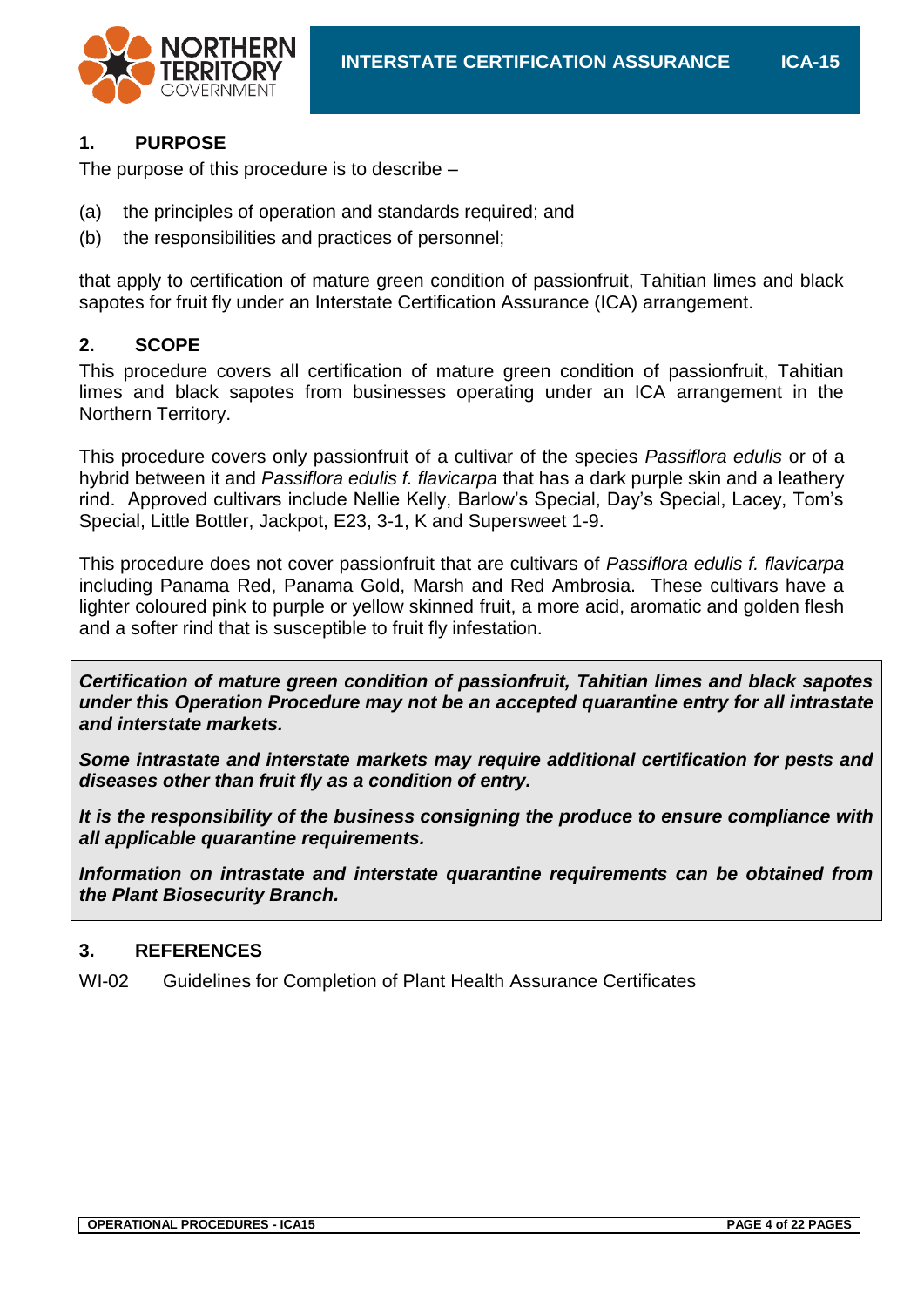

#### **4. DEFINITIONS**

| <b>Accredit</b>                                | means to authorise nominated staff within a business to issue<br>Assurance Certificates.                                                                                                                                                                                                             |  |
|------------------------------------------------|------------------------------------------------------------------------------------------------------------------------------------------------------------------------------------------------------------------------------------------------------------------------------------------------------|--|
| Act                                            | means the Plant Health Act.                                                                                                                                                                                                                                                                          |  |
| <b>Agnote</b>                                  | means a document published by the Department of Primary<br>Industry and Resources that relates to the handling of chemicals<br>and the specific treatment or preparation of produce.                                                                                                                 |  |
| <b>Application for</b><br><b>Accreditation</b> | means an application for accreditation of a business for an<br>Interstate Certification Assurance (ICA) and/or Certification<br>Assurance (CA) arrangement (Attachment 1).                                                                                                                           |  |
| <b>APVMA</b>                                   | means the Australian Pesticides and Veterinary Medicines<br>Authority.                                                                                                                                                                                                                               |  |
| <b>Assurance Certificate</b>                   | means a Plant Health Assurance Certificate (Attachment 2).                                                                                                                                                                                                                                           |  |
| <b>Authorised Signatory</b>                    | means a person whose name and specimen signature is<br>included as an Authorised Signatory with the business's<br>application for accreditation.                                                                                                                                                     |  |
| <b>Black sapote</b>                            | means fruit of the species Diospyros ebenaster.                                                                                                                                                                                                                                                      |  |
| <b>Broken skin</b>                             | means any pre-harvest crack, puncture, pulled stem or other<br>break of the skin that penetrates through to the flesh and has<br>not healed with callous tissue.                                                                                                                                     |  |
| <b>Business</b>                                | means the legal entity responsible for the operation of the facility<br>and ICA arrangement detailed in the business's Application for<br>Accreditation.                                                                                                                                             |  |
| <b>Certification Assurance</b>                 | means a voluntary arrangement between the Department of<br>Primary Industry and Resources and<br>business<br>a<br>that<br>demonstrates effective in-house quality management<br>and<br>provides assurance through documented procedures<br>and<br>records that produce meets specified requirements. |  |
| <b>Certified/Certification</b>                 | means covered by a valid Plant Health Assurance Certificate<br>(Attachment 2).                                                                                                                                                                                                                       |  |
| <b>Facility</b>                                | means the location of grading and packing operations covered<br>by the Interstate Certification Assurance arrangement.                                                                                                                                                                               |  |
| <b>Fruit fly</b>                               | Queensland fruit fly (Bactrocera tryoni), Lesser<br>means<br>Queensland fruit fly (Bactrocera neohumeralis) and Northern<br>Territory fruit fly (Bactrocera aquilonis).                                                                                                                              |  |
| <b>ICA</b>                                     | means Interstate Certification Assurance.                                                                                                                                                                                                                                                            |  |
| <b>Inspector</b>                               | means an inspector appointed under the Plant Health Act.                                                                                                                                                                                                                                             |  |
| <b>Interstate Certification</b><br>Assurance   | means a system of Certification Assurance developed to meet<br>the requirements of State and Territory governments for the<br>certification of produce for interstate and intrastate quarantine<br>purposes.                                                                                         |  |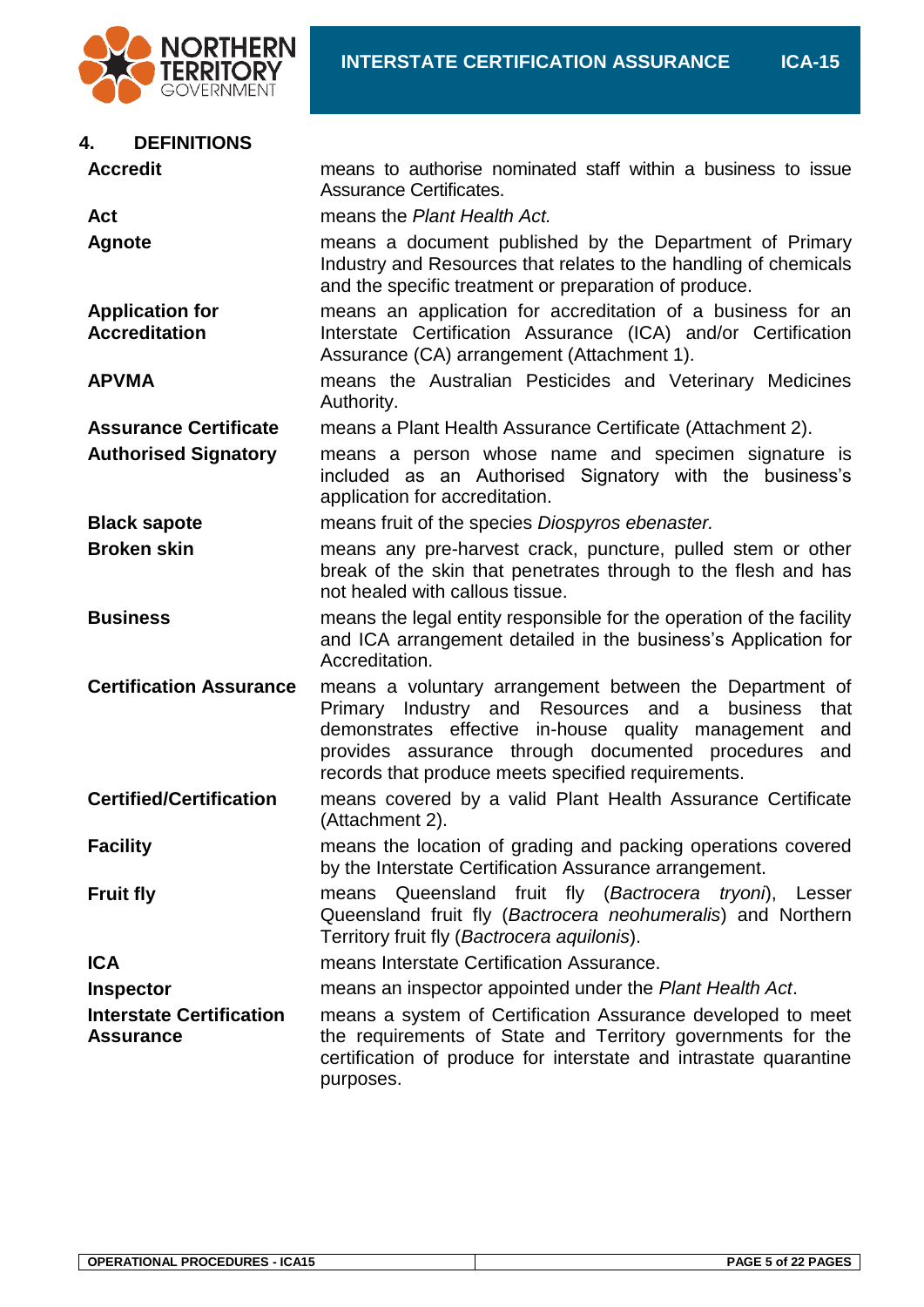

| <b>Mature green condition</b> | means<br>For Tahitian limes, with skin free from any yellow colouring<br>$\bullet$<br>For black sapotes, with skin free from any black colouring<br>$\bullet$<br>For passionfruit, with skin free from any wrinkling<br>$\bullet$ |
|-------------------------------|-----------------------------------------------------------------------------------------------------------------------------------------------------------------------------------------------------------------------------------|
| <b>Nonconformance</b>         | means a non-fulfilment of a specified requirement.                                                                                                                                                                                |
| Package                       | means the complete outer covering or container used to<br>transport and market the product.                                                                                                                                       |
| <b>Packed Product</b>         | means fruit in packages following grading and packing and<br>ready for marketing.                                                                                                                                                 |
| <b>Passionfruit</b>           | means a cultivar of the species <i>Passiflora edulis</i> or a hybrid<br>between it and Passiflora edulis f.flavicarpa that has a dark<br>purple skin and a leathery rind                                                          |
| <b>PBB</b>                    | means Plant Biosecurity Branch.                                                                                                                                                                                                   |
| <b>Queensland fruit fly</b>   | means all stages of the species Bactrocera tryoni and related<br>species B. aquilonis.                                                                                                                                            |
| <b>Tahitian lime</b>          | means fruit of the species Citrus latifolia.                                                                                                                                                                                      |
| Unbroken skin                 | means the skin has no pre-harvest crack, puncture, pulled stem<br>or other break that penetrates through to the flesh and has not<br>been healed with callous tissue.                                                             |

#### **5. RESPONSIBILITY**

These position titles have been used to reflect the responsibilities of staff under the ICA Arrangement. These positions may not be present in all businesses, or different titles may be used for staff who carry out these responsibilities. In some businesses one person may carry out the responsibilities of more than one person.

The **Certification Controller** is responsible for –

- representing the business during audits and other matters relevant to ICA accreditation;
- ensuring the business has current accreditation for an ICA arrangement under this Operational Procedure;
- training staff in their duties and responsibilities under this Operational Procedure;
- ensuring the business and its staff comply with their responsibilities and duties under this Operational Procedure;
- ensuring all preparation of fruit for certification of mature green condition is carried out in accordance with this Operational Procedure;
- ensuring sorters and packers are able to identify mature green condition of passionfruit, Tahitian limes and/or black sapotes (refer 7.2);
- overseeing and supervising the sorting and packing process (refer 7.2 and 7.3);
- investigating and rectifying any problems following detection of a nonconformity in packed product by the Packed Product Controller (refer 7.4.4);
- instigating corrective action following rejection of packed product (refer 7.4.5).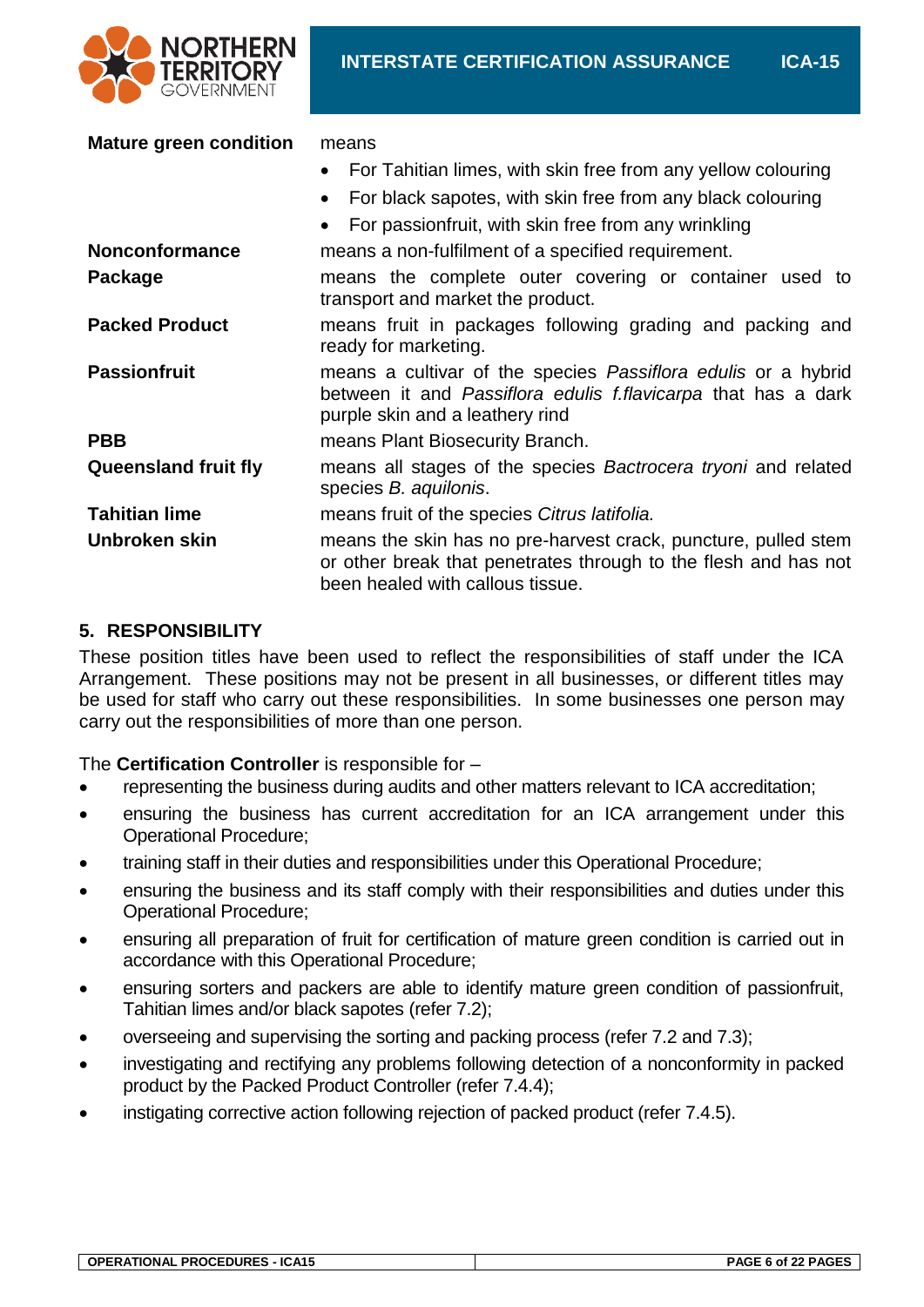

#### **Sorters/Packers** are responsible for –

- ensuring all fruit packed for certification of mature green condition meet the requirements detailed in 6. (refer 7.2);
- ensuring nonconforming fruit are identified and controlled to prevent mixing with conforming fruit (refer 7.2.1 and 7.3.1).

#### The **Packed Product Controller** is responsible for –

- sampling and inspecting at least one in every 50 packages for conformance with the requirements of 6. (refer 7.4.7);
- identifying all sample packages (refer 7.4.3);
- taking corrective action following identification of nonconforming fruit in any sample package (refer 7.4.4);
- maintaining records of packed product inspection (refer 7.4.7).

#### The **Authorised Dispatcher** is responsible for –

- ensuring all packages containing fruit covered by an Assurance Certificate issued by the business are identified (refer 7.5.1);
- maintaining copies of all Assurance Certificates issued by the business under the ICA arrangement (refer 7.6).

#### **Authorised Signatories** are responsible for –

 ensuring, prior to signing and issuing an Assurance Certificate, that produce covered by the certificate has been prepared in accordance with the business' ICA arrangement and that the details on the certificate are true and correct in every particular (refer 7.5.2).

#### **6. REQUIREMENT**

Fruit certified for mature green condition under this Operational Procedure **must** comply with the following two requirements: mature green, with unbroken skin.

#### 1. **Mature green** means –

- in the case of **Tahitian limes**, with skin free from any yellow colouring;
- in the case of **black sapotes**, with skin free from any black colouring;
- in the case of **passionfruit**, with skin free from any wrinkling.
- 2. **Unbroken skin** means the skin has no pre-harvest crack, puncture, pulled stem or other break that penetrates through to the flesh and has not healed with callus tissue.

*The Department of Primary Industry and Resources and interstate authorities maintain the right to inspect certified produce at any time and to refuse to accept a certificate where produce is found not to conform to specified requirements.*

#### **7. PROCEDURE**

#### **7.1 Accreditation**

#### **7.1.1 Application for Accreditation**

A business seeking accreditation for an ICA/CA arrangement under this Operational Procedure **shall** submit an Application for Accreditation (refer Attachment 1) at least 10 working days prior to the intended date of commencement of certification of produce.

| <b>OPERATIONAL PROCEDURES - ICA15</b> | PAGE 7 of 22 PAGES |
|---------------------------------------|--------------------|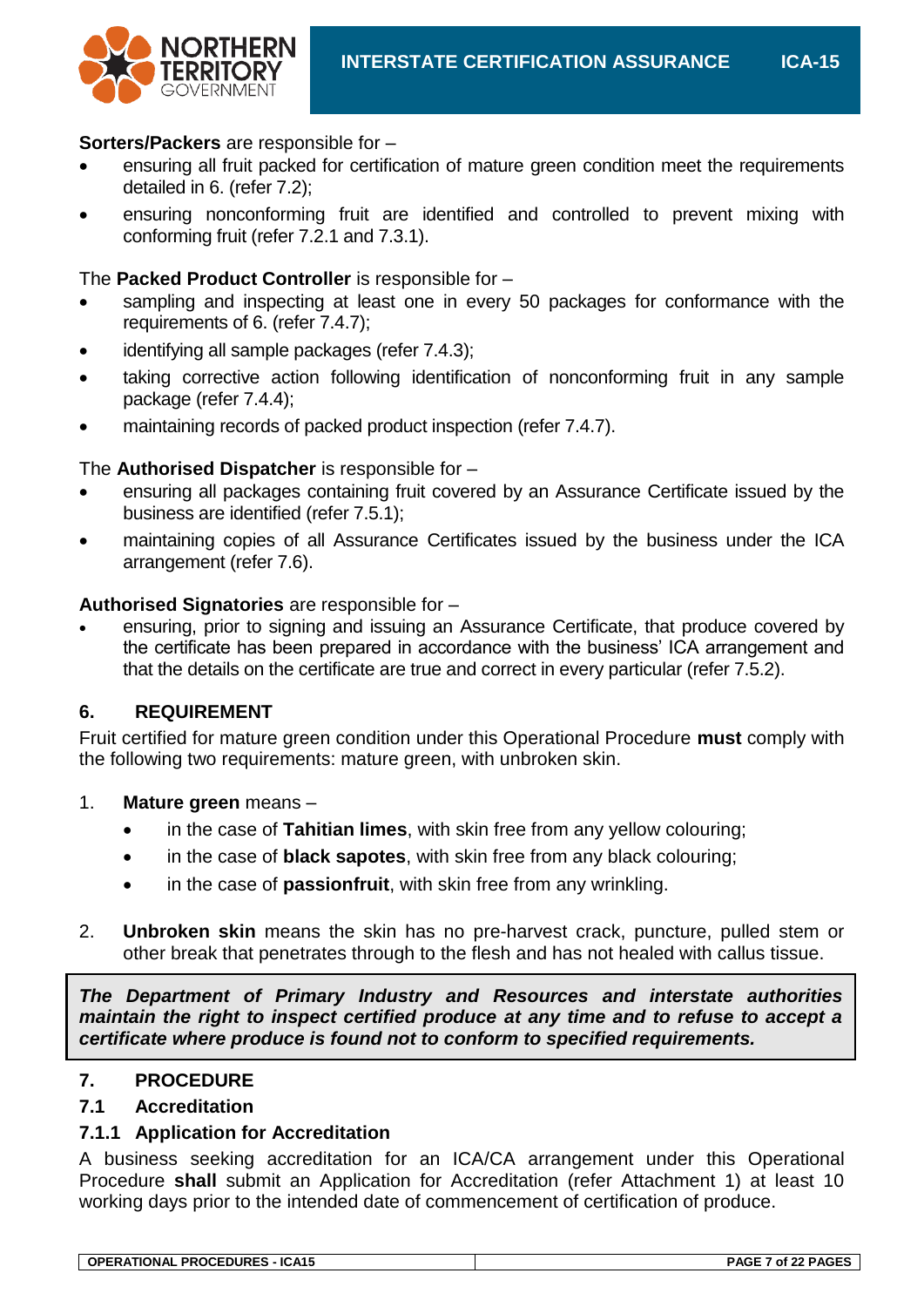

Applicants **must** provide the details of all produce, plants and plant products they intend to pack and certify under this ICA/CA arrangement in Section 4 of the Application for Accreditation. Ensure application form is completed correctly and all required attachments are provided. A copy of the application form **must** be maintained for audit purposes.

Each accredited business is provided with a unique Interstate Produce (IP) number to identify the business and its produce, plants and plant products for all interstate plant quarantine purposes as ministered by the Certification of Accreditation.

#### **7.1.2 Audit Process**

#### **Desk Audit**

When the application is received a desk audit is conducted to ensure the application is completed correctly with the required attachments. If found to be incomplete the application form will be returned to the business for completion. Once the desk audit has been passed, an initial/compliance audit will be conducted.

#### **Initial Audit**

Prior to accrediting a business, an inspector carries out an initial audit of the business to verify the ICA/CA system is implemented and capable of operating in accordance with the requirements of the Operational Procedure, and the system is effective in ensuring compliance with the specified requirements of the ICA/CA arrangement.

On completion of a successful initial audit, applicants will be granted provisional accreditation for a period of 4 weeks and a 'Certificate of Accreditation' for Provisional Certification will be issued (refer 7.3.1).

#### **Initial Compliance Audit**

In the first year of accreditation an initial compliance audit will be conducted within 4 weeks of accreditation or issuing an assurance certificate pursuant to the Operational Procedure. On completion of successful initial compliance audit the business **shall** be granted full accreditation.

On completion of a successful compliance audit, annual accreditation is granted to cover the current season, up to a maximum of twelve months from the date of provisional accreditation, and a new "Certificate of Accreditation' issued (refer 7.1.3).

#### **Compliance Audits**

Compliance audits are conducted to verify that the ICA/CA system continues to operate in accordance with the requirements of the Operational Procedure.

Ongoing compliance audits are conducted at least once every six months for a business that operates for more than six months of the year.

Random audits are conducted on a selected number of accredited businesses each year. Random audits may take the form of a full compliance audit, or audits of limited scope to sample treatment mixtures, certified produce, ICA/CA system records or ICA/CA system processes.

Unscheduled compliance audits may be conducted at any time as a random audit or to investigate reported or suspected non-conformances.

| <b>_ PROCEDURES - ICA15</b><br><b>OPERATIONAL</b> | PAGE 8 of 22 PAGES |
|---------------------------------------------------|--------------------|
|                                                   |                    |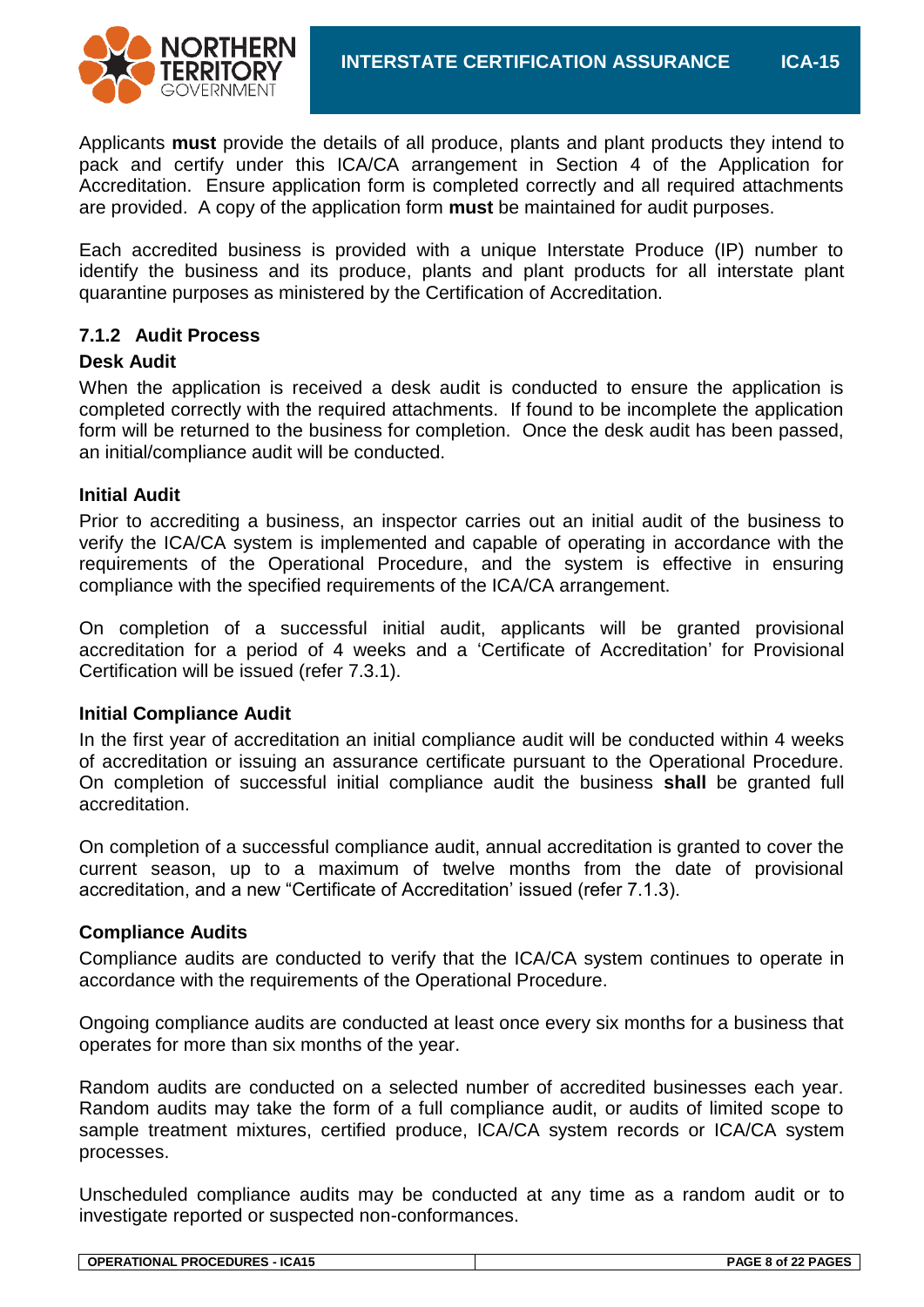

#### **Re-Accreditation**

Accredited businesses are required to re-apply for accreditation each year the business seeks to operate under the ICA/CA arrangement. Businesses seeking re-accreditation **must** lodge a renewal application prior to accreditation lapsing, or if accreditation has lapsed, prior to commencing further certification of produce under the ICA/CA arrangement.

A compliance audit is conducted within twelve weeks of the business applying for reaccreditation each year.

#### **7.1.3 Certificate of Accreditation**

An accredited business will receive a 'Certificate of Accreditation for an Interstate Certification Assurance' detailing the facility location, Operational Procedure, scope (type of produce and chemical covered) and period of accreditation.

The business **must** maintain a current 'Certificate of Accreditation for an Interstate Certification Assurance' and make this available on request by an Inspector.

**A business may not commence or continue certification of produce under the ICA/CA arrangement unless it is in possession of a valid and current 'Certificate of Accreditation for an Interstate Certification Assurance' for the facility, procedure, produce type and chemical covered by the Assurance Certificate.**

#### **7.1.4 Nonconformances and Sanctions**

#### **7.1.4.1 Nonconformances**

Audits are regularly undertaken to evaluate the effectiveness of implementation of the requirements. If, in the opinion of the auditor, there is evidence indicating that there has been a failure to meet one or more accreditation requirements, the auditor may raise a Nonconformance Report (NCR). Actions required to address the nonconformance **shall** be discussed and recorded on the NCR.

If integrity of the accreditation has been significantly compromised, the nonconformance may provide grounds for the suspension or cancellation of the accreditation, and prosecution.

#### **7.1.4.2 Incident Reports**

Incident Reports may be raised by intra and/or interstate quarantine authorities to report the detection of a nonconformance in produce certified under this arrangement. An investigation into the incident **shall** be conducted and findings reported back to the originator.

If the integrity of the accreditation has been significantly compromised, the incident may provide grounds for the suspension or cancellation of the accreditation, and prosecution.

#### **7.1.4.3 Suspension and Cancellation**

The PBB may suspend or cancel an accreditation when a business is found, for example, to have:

- obtained accreditation through the provision of false or misleading information;
- not paid fees owing to the PBB;
- contravened an accreditation requirement that compromises the integrity of the arrangement;
- not rectified a nonconformance.

| <b>OPERATIONAL PROCEDURES - ICA15</b> | PAGE 9 of 22 PAGES |
|---------------------------------------|--------------------|
|                                       |                    |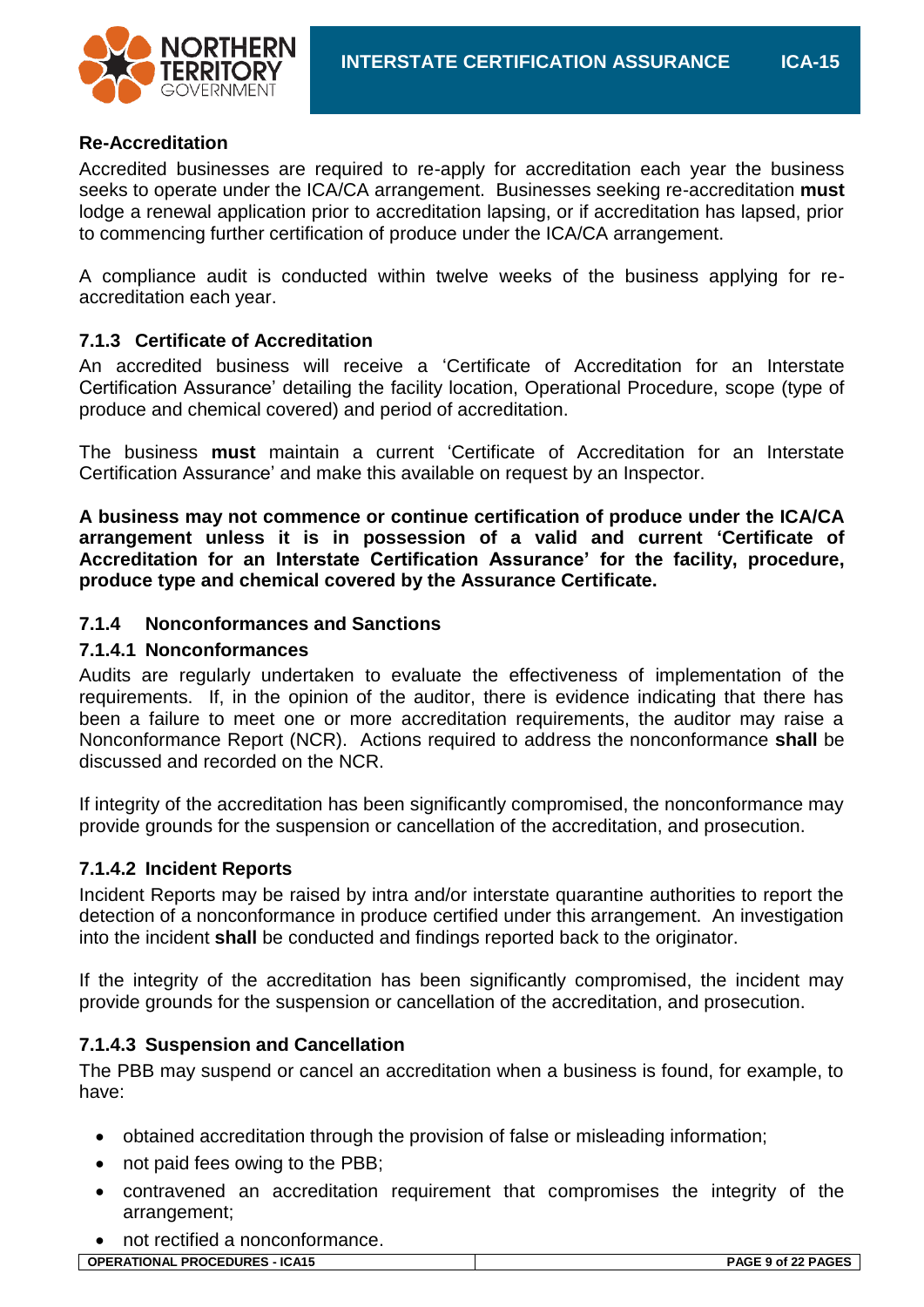Any action taken by the PBB to suspend or cancel an accreditation **shall** be provided in writing to the business. This **shall** provide guidance making an appeal to have the decision be reviewed.

#### **7.1.4.4 Prosecution**

Businesses found to be operating contrary to the Act may be liable for prosecution.

#### **7.1.4.5 Charging Policy**

Plant Biosecurity fees will apply to businesses that participate in ICA/CA arrangements. PBB can be contacted for a schedule of the Plant Biosecurity fees.

#### **7.2 Sorting**

The business **shall** implement sorting systems during the grading and packing process to ensure fruit certified for mature condition meets the requirements specified in 6.

Sorters **shall** inspect each fruit for colour and unbroken skin.

Any fruit that does not conform to the requirements specified in 6 **shall** be regarded as nonconforming and **shall** be rejected for certification under this Operational Procedure.

The Certification Controller **shall** supervise the sorting operation to ensure that any fruit that does not conform to these specified requirements is clearly identified and segregated to prevent mixing with conforming product (refer 7.2.1).

#### **7.2.1 Identification and Control of Nonconforming Product at Sorting**

The business **shall** ensure that no mixing of conforming and nonconforming fruit can occur during the sorting and packing operation.

All fruit that are found to be non-conforming (ie. do not meet the requirements listed in 6.) **shall** be segregated to prevent mixing with conforming product.

Examples of segregation of non-conforming fruit **shall** include –

(a) locating nonconforming fruit in a defined and separate area to conforming fruit and maintaining separation until the fruit is graded and packed;

**OR**

(b) placing nonconforming fruit in reject bins or other containers which are clearly marked or significantly different in appearance to distinguish them from conforming fruit.

Other methods may be used provided they clearly identify nonconforming product from conforming product.

#### **7.3 Packing**

A business which packs both conforming (ie. meets the requirements listed in 6.) and nonconforming fruit **shall** implement systems to identify the condition status of fruit after packing to prevent mixing of conforming and nonconforming fruit.

| <b>OPERATIONAL PROCEDURES - ICA15</b> | PAGE 10 of 22 PAGES |
|---------------------------------------|---------------------|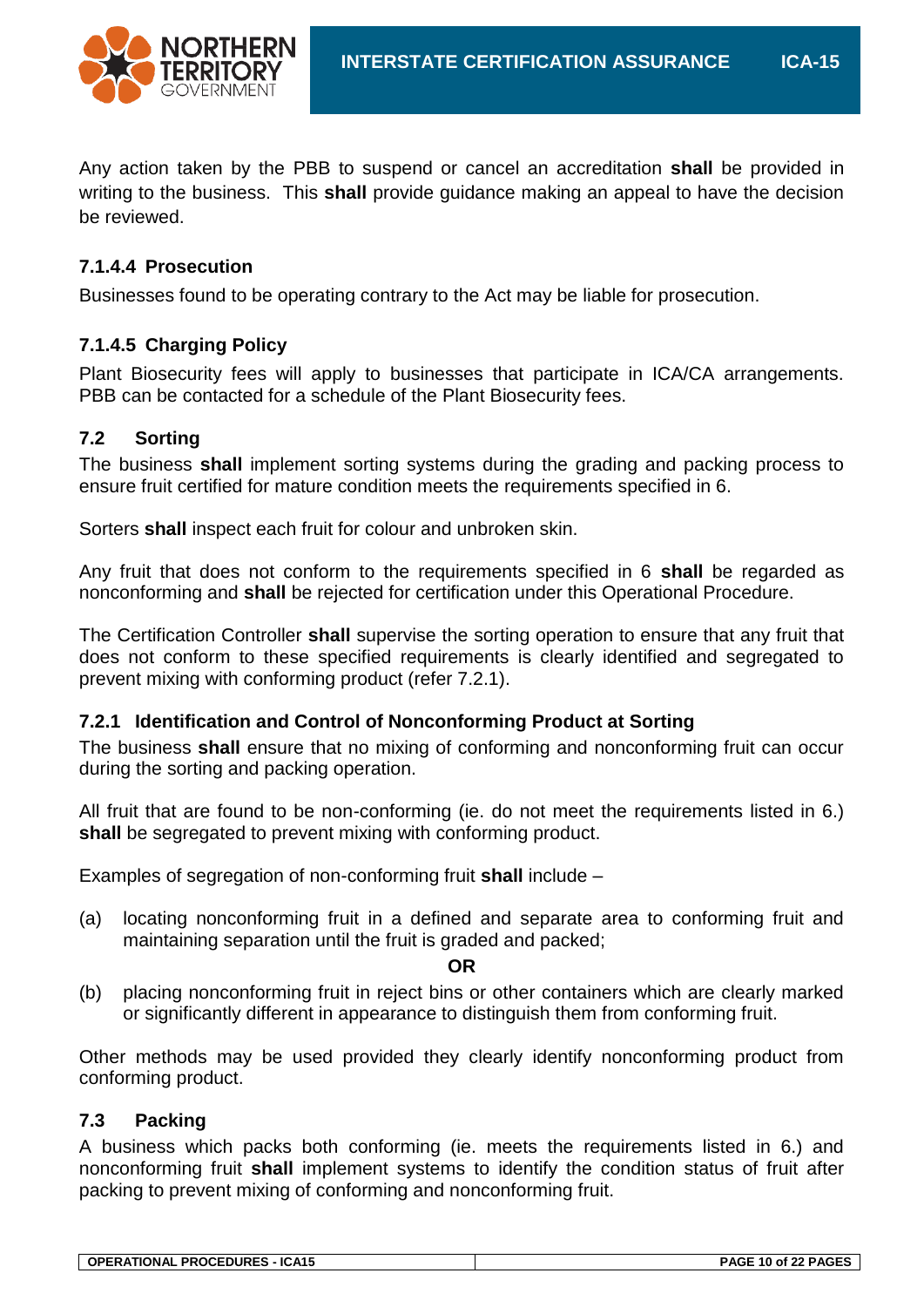

#### **7.3.1 Identification of Conforming and Nonconforming Fruit After Packing**

Examples of acceptable methods of identifying the condition status of conforming and nonconforming fruit after packing include –

(a) using packaging that differs significantly in appearance;

**OR**

(b) immediately marking each package of conforming fruit in a manner that clearly identifies the fruit as conforming to the requirements specified under this Operational Procedure (refer 7.5.1).

#### **7.4 Packed Product Inspection**

The Packed Product Controller **shall** monitor the sorting and packing process by selecting **a minimum of one package in every fifty packages or part thereof** of packed product for inspection.

The Packed Product Controller **shall** advise the Certification Controller of any problems or potential problems detected so that corrective action can be implemented.

Packed Product Inspection may be carried out –

(a) as an **in-line inspection** during grading and packing of a consignment;

**OR**

(b) as an **end-point inspection** following assembly of a consignment.

The Packed Product Controller **shall** ensure that packed product is stacked in an orderly fashion so that produce packed since the last sample package can be easily identified.

#### **7.4.1 Sample Selection**

#### **In-Line Inspection**

Samples **shall** be selected at random from the final packed product as it leaves the packing line.

#### **End-Point Inspection**

Samples **shall** be selected at random from the consignment following consignment assembly.

#### **7.4.2 Examination of the Sample**

The Packed Product Controller **shall** carry out 100% inspection of the fruit from each sample package (punnet, tray or carton) for compliance with the requirements in 6.

Each fruit in the sample package **shall** be removed and examined for mature green condition and unbroken skin.

Mature green in the case of **Tahitian limes**, means with skin free from any yellow colouration indicating ripening.

Mature green in the case of **black sapotes**, means with skin free from any black colouration indicating ripening.

Mature green in the case of **passionfruit**, means with skin free from any wrinkling.

| <b>OPERATIONAL PROCEDURES - ICA15</b> | PAGE 11 of 22 PAGES |
|---------------------------------------|---------------------|
|                                       |                     |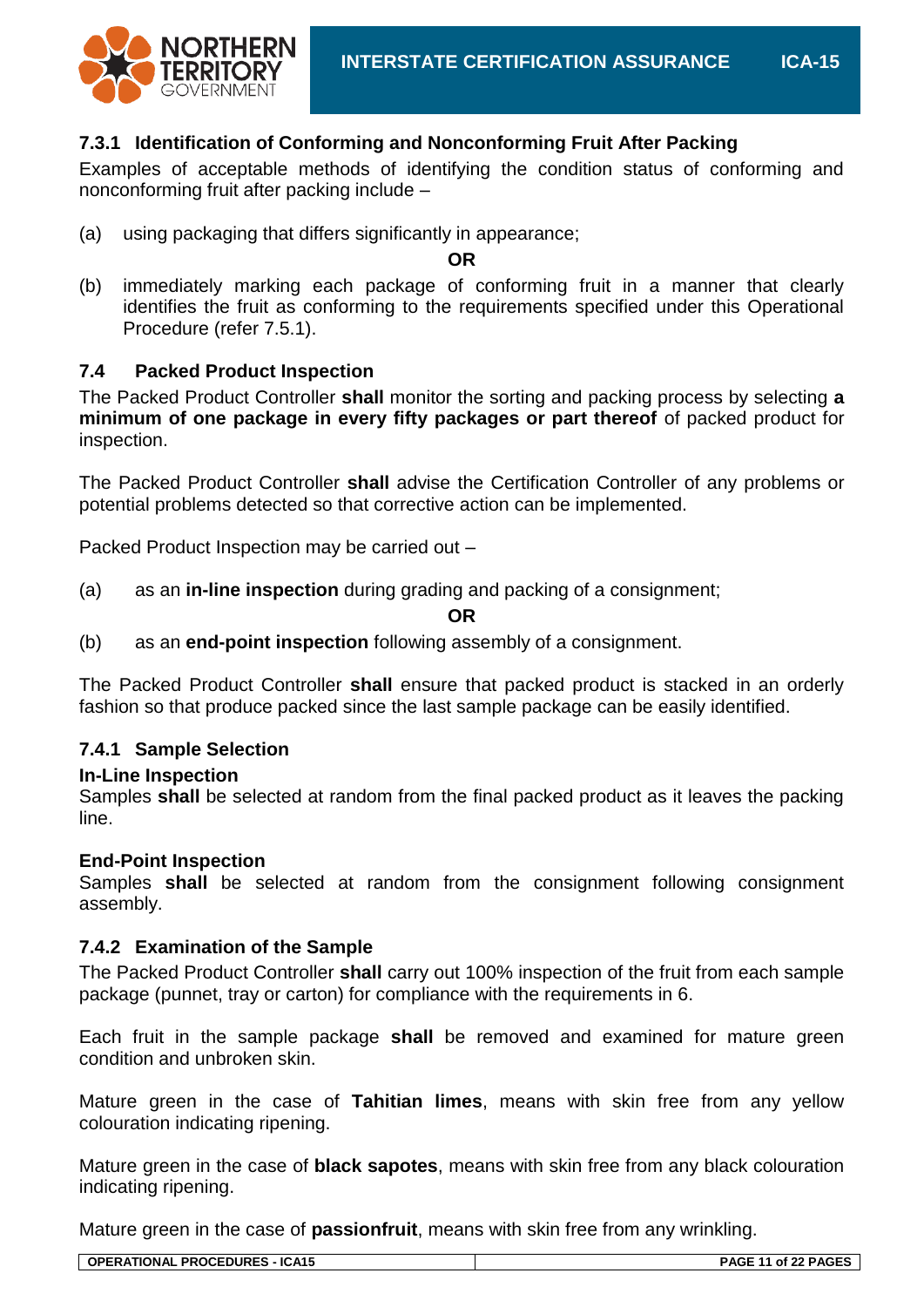

Broken skin includes any pre-harvest crack, puncture, pulled stem or other break of the skin that penetrates through to the flesh and has not healed with callus tissue.

#### **7.4.3 Identification of Sample Packages**

Sample packages **shall** be sequentially numbered during the day of packing.

The Packed Product Controller **shall** identify each sample package with a Packed Product Sample (PPS) number by placing either a stamp or sticker bearing the lettering PPS No. (Packed Product Sample No.) on the exposed end of the package, then marking on or below the identifier the sequential sample number and their initials.

Where consignments are palletised, the sample packages examined by the Packed Product Controller **shall** be stacked on the pallet with the PPS No. visible on the outside of each pallet packed for certification under this Operational Procedure.

An example of a PPS No. stamp or sticker is shown as Attachment 6.

#### **7.4.4 Action Following Identification of Nonconforming Packed Product**

The Certification Controller **shall** be notified of any rejection. The Certification Controller **shall** advise the grading and packing staff of the nonconformance and conduct an investigation to identify the cause.

#### **In-Line Inspection**

If any sample package contains a fruit that is not mature green or that has broken skin, the Packed Product Controller **shall** –

- (a) reject the sample package;
- (b) withdraw and isolate all product packed since the previous sample package was selected; and
- (c) stop the packing line.

Once any problems have been identified and rectified, grading and packing may recommence.

The Packed Product Controller **shall** note in the 'Comments' section of the Packed Product Inspection Record next to the entry for the sample package which failed inspection, the reason for failure and the number of withdrawn packages.

Following resumption of grading and packing, the Packed Product Controller **shall** select an additional three sample packages from the withdrawn packages.

The Packed Product Controller **shall** carry out 100% inspection of the fruit in the additional sample packages for conformance with the requirements specified in 6.

Additional sample packages **shall** be given the next three Packed Product Sample (PPS) numbers after the package which initially failed inspection. The inspection results **shall** be entered on the inspection record (refer 7.4.7).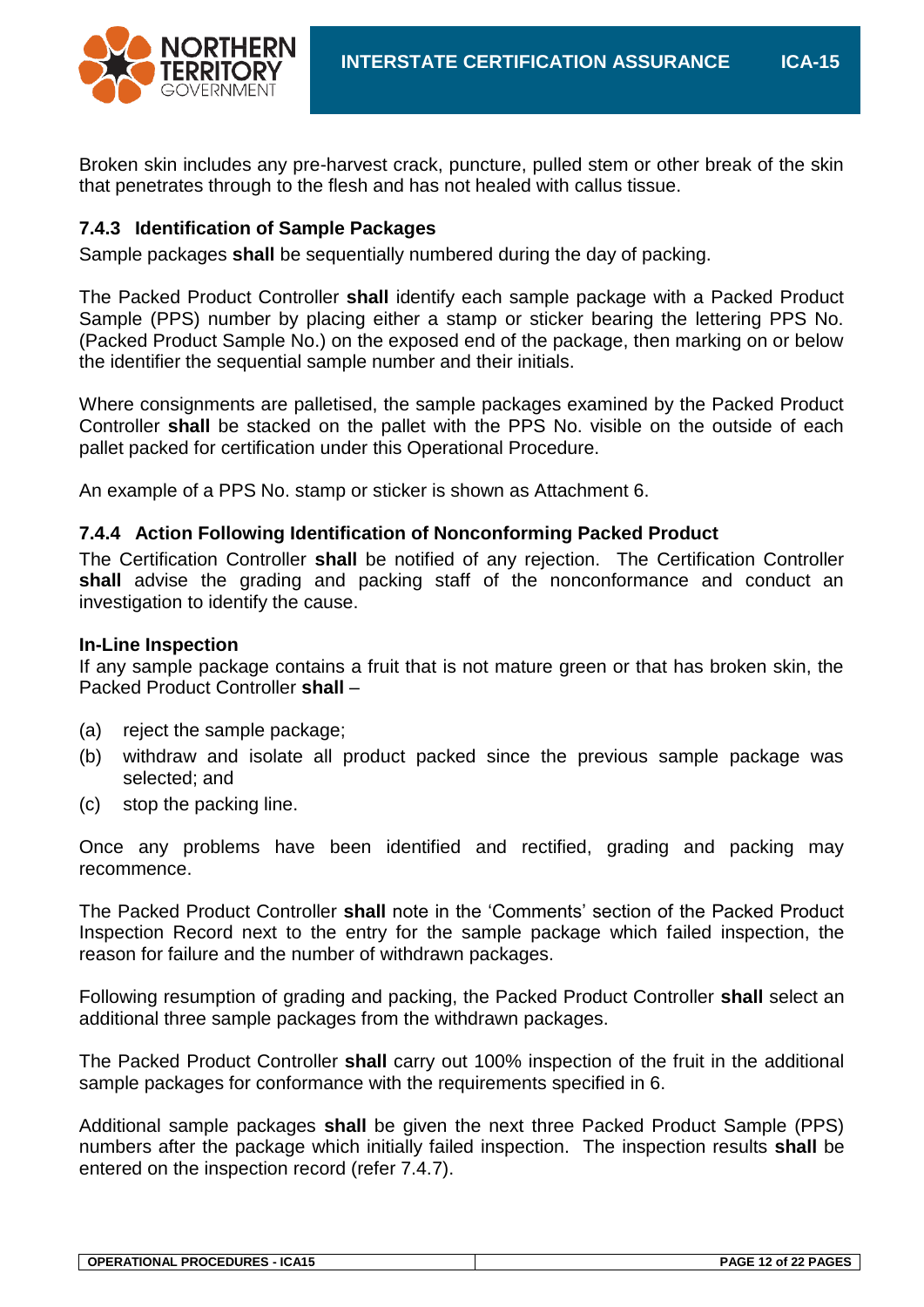

If all three additional sample packages are found to conform, the withdrawn packages and the three sample packages may be passed for certification and returned to the product assembly point.

If any of the additional sample packages contain a nonconforming fruit, all withdrawn packages **shall** be rejected.

#### **End-Point Inspection**

If any sample package contains a fruit that is not mature green or that has broken skin, the entire consignment **shall** be rejected.

The Packed Product Controller **shall** note in the 'Comments' section of the Packed Product Inspection Record next to the entry for any sample package which failed inspection, the reason for failure and the number of packages in the rejected consignment (refer 7.4.7).

#### **7.4.5 Rejected Product**

Rejected packages **shall** be isolated and clearly identified to prevent mixing with conforming packages.

All rejected packages **must** be regraded, repacked and reinspected in accordance with this section prior to certification of mature green condition under this Operational Procedure.

Alternatively, rejected packages may be treated and certified in accordance with an alternative quarantine entry condition, or consigned to markets that do not require certification of mature green condition for fruit fly.

#### **7.4.6 Handling, Storage and Transport Under Secure Conditions (Tasmania Only)**

The accredited business **must** handle, store and transport host produce according to the secure conditions requirements in Schedule 1B of the Plant Biosecurity Manual, Tasmania.

The Plant Biosecurity Manual can be found at [http://dpipwe.tas.gov.au/biosecurity/plant](http://dpipwe.tas.gov.au/biosecurity/plant-biosecurity/plant-biosecurity-manual)[biosecurity/plant-biosecurity-manual.](http://dpipwe.tas.gov.au/biosecurity/plant-biosecurity/plant-biosecurity-manual)

Certification assurance certificates **must** state that host produce was; "handled, stored and transported in secure conditions".

#### **7.4.7 Packed Product Inspection Records**

The Packed Product Controller **shall** maintain records of the results of packed product inspection.

Packed product inspection records **shall** be in the form of a Mature Green Condition Packed Product Inspection Record (refer Attachment 3) or a record which captures the same information.

Packed product inspection records **must** include –

- the Interstate Produce (IP) Number of the business that operates the approved facility in which the fruit was packed;
- the date of inspection of the sample package;
- the sample package sequential number (PPS No.);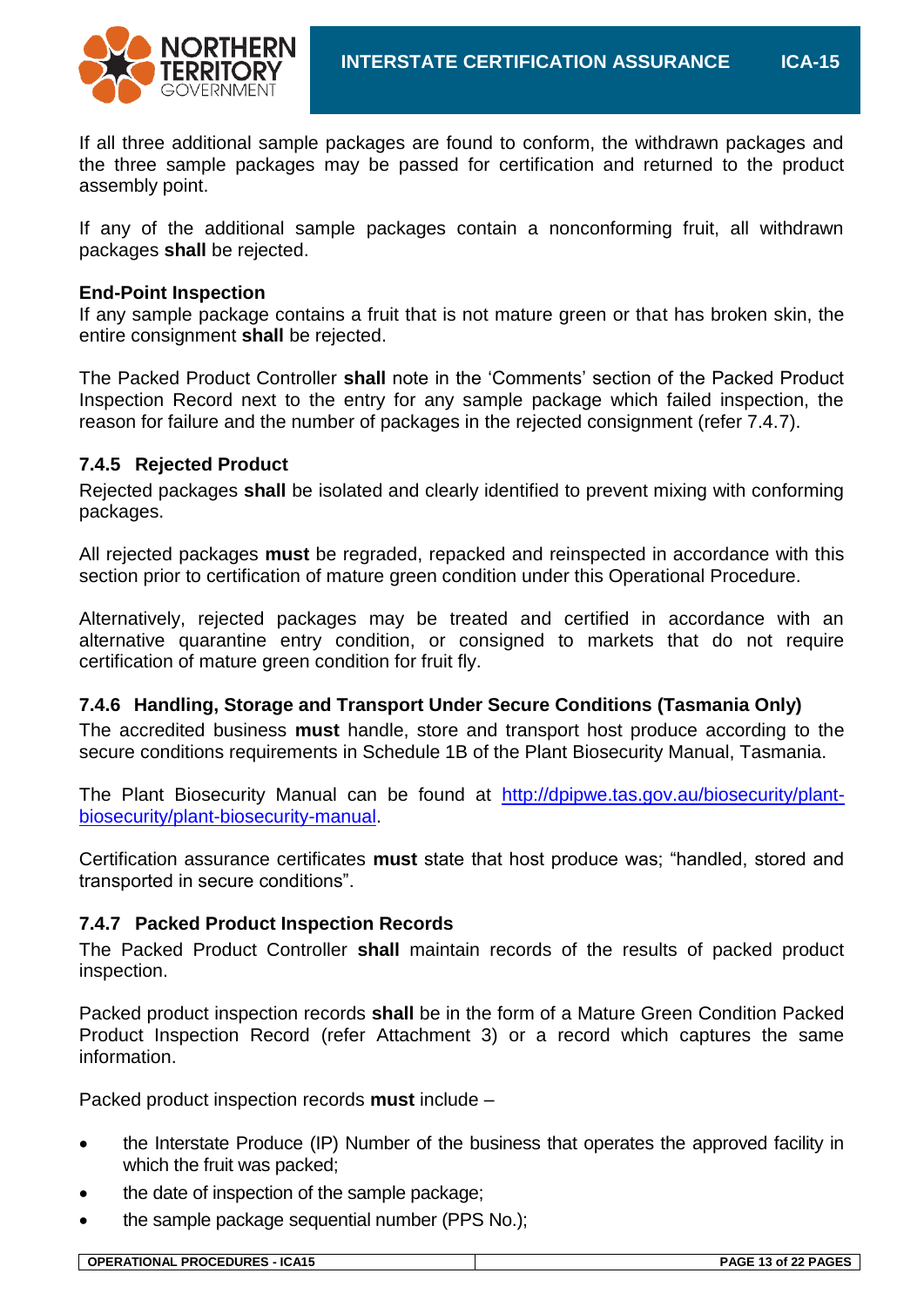

- the type of inspection, in-line or end-point;
- the inspection result for the sample package;
- details of defects or problems detected during inspection;
- the number of any withdrawn or rejected packages;
- the inspection results and follow-up action following rejection;
- the Packed Product Controller's name and signature.

An example of a completed Mature Green Condition Packed Product Inspection Record for in-line inspection is shown as Attachment 4 and for end-point inspection is shown as Attachment 5.

#### **7.5 Dispatch**

-

#### **7.5.1 Package Identification**

The Authorised Dispatcher **shall** ensure that, after grading and packing, each package is marked in indelible and legible characters of at least 5 mm, on the end of each package with

- the Interstate Produce (IP) number of the accredited business that packed the fruit;
- the words 'MEETS ICA-15'; and
- the date or date code on which the produce was packed;

prior to the issuance of an Assurance Certificate by the business under this Operational Procedure.

#### **Any packages containing fruit that has not been inspected in accordance with the requirements of this Operational Procedure shall not be marked as stated above.**

#### **7.5.2 Assurance Certificates**

The Authorised Dispatcher **shall** ensure an Assurance Certificate is completed and signed by an Authorised Signatory of the business prior to dispatch of the consignment from the facility to a market requiring certification of mature green condition for fruit fly.

Assurance Certificates **shall** be in the form of a Plant Health Assurance Certificate (Attachment 2).

Assurance certificates for passionfruit **shall** include the cultivar name of each cultivar in the consignment in the 'Type of Produce' column of the certificate.

Assurance Certificates for all commodities **shall** include the following additional certification –

#### **'Met mature green condition at packing.'**

A completed example is shown as Attachment 2.

Individual Assurance Certificates **shall** be issued to cover each consignment (ie. a discrete quantity of product transported to a single consignee at one time) to avoid splitting of consignments.

| <b>OPERATIONAL PROCEDURES - ICA15</b> | PAGE 14 of 22 PAGES |
|---------------------------------------|---------------------|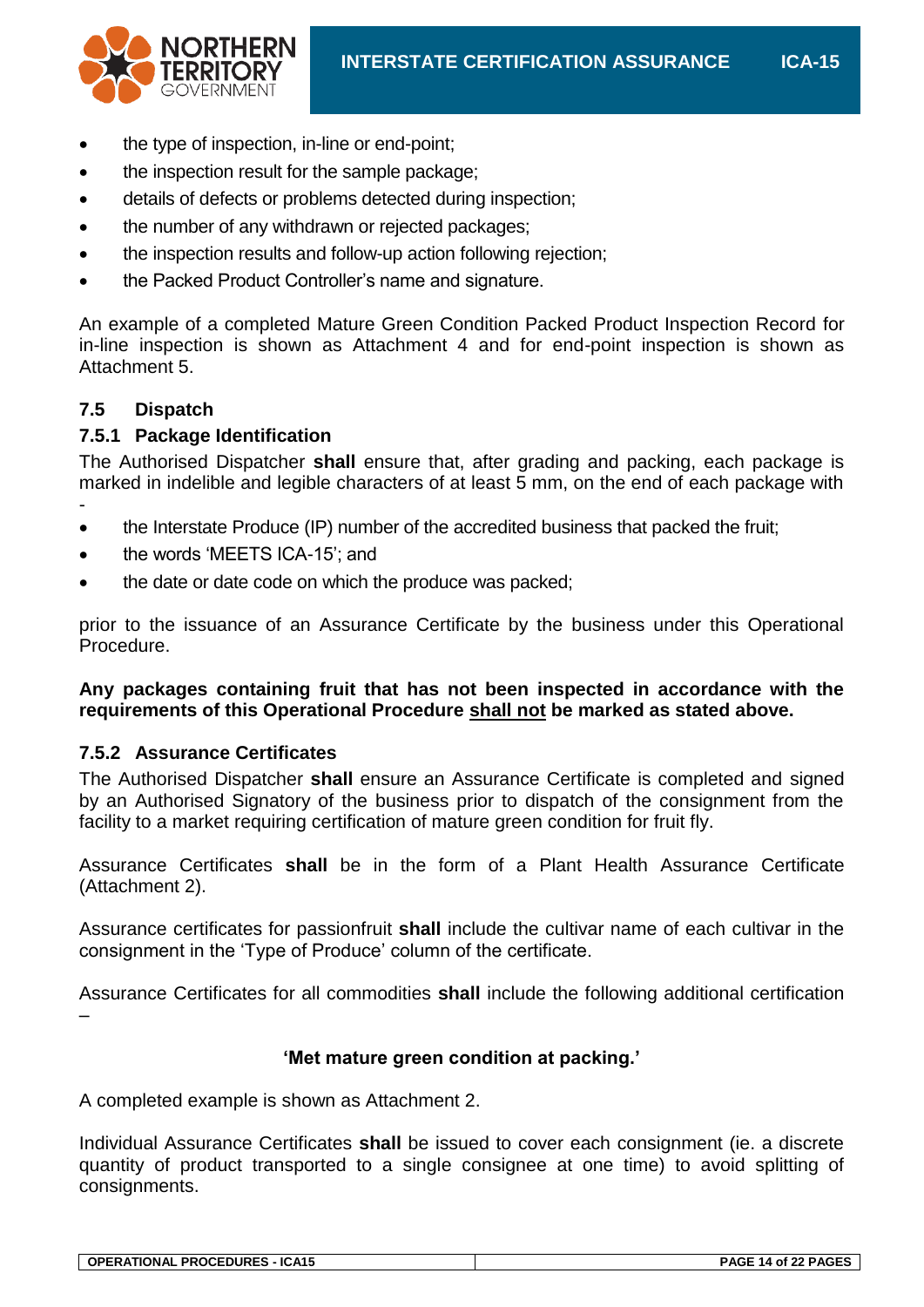Additional detail for Tasmania only: In the additional certification section, the statement "handled, stored and transported in secure conditions".

Assurance Certificates **shall** be completed, issued and distributed in accordance with the Work Instruction Guidelines for Completion of Plant Health Assurance Certificates (WI-02).

#### **7.5.3 Assurance Certificate Distribution**

The **original** (yellow copy) **must** accompany the consignment. The **duplicate** (white copy) **must** be retained by the business. The **triplicate** (green copy) **must** be sent to PBB monthly.

#### **7.6 ICA System Records**

The business **shall** maintain the following records –

- (a) Mature Green Condition Packed Product Inspection Record (refer 7.4.6);
- (b) the duplicate copy of each Plant Health Assurance Certificate (Attachment 2) issued by the business (refer 7.5.3).

ICA system records **shall** be retained for a period of not less than 24 months from completion.

ICA system records **shall** be made available on request by an Inspector.

#### **7.7 ICA System Documentation**

The business **shal**l maintain the following documentation –

- (a) a copy of the business's current Application for Accreditation (refer Attachment 1);
- (b) a current copy of this Operational Procedure;
- (c) a current Certificate of Accreditation for an Interstate Certification Assurance.

ICA system documentation **shall** be made available on request by an Inspector.

#### **8. ATTACHMENTS**

| Attachment 1 | Application for Accreditation of a Business for<br>an Interstate Certification Assurance (ICA)<br>and/or Certification Assurance (CA)<br>Arrangement | (BLANK)             |
|--------------|------------------------------------------------------------------------------------------------------------------------------------------------------|---------------------|
| Attachment 2 | Plant Health Assurance Certificate (PHAC)                                                                                                            | (COMPLETED EXAMPLE) |
| Attachment 3 | <b>Mature Green Condition Packed Product</b><br><b>Inspection Record</b>                                                                             | (BLANK)             |
| Attachment 4 | <b>Mature Green Condition Packed Product</b><br>Inspection Record (In-line Inspection)                                                               | (COMPLETED EXAMPLE) |
| Attachment 5 | <b>Mature Green Condition Packed Product</b><br>Inspection Record (End-point Inspection)                                                             | (COMPLETED EXAMPLE) |
| Attachment 6 | <b>Identification of Packed Product Sample</b><br>Packages                                                                                           | (EXAMPLE)           |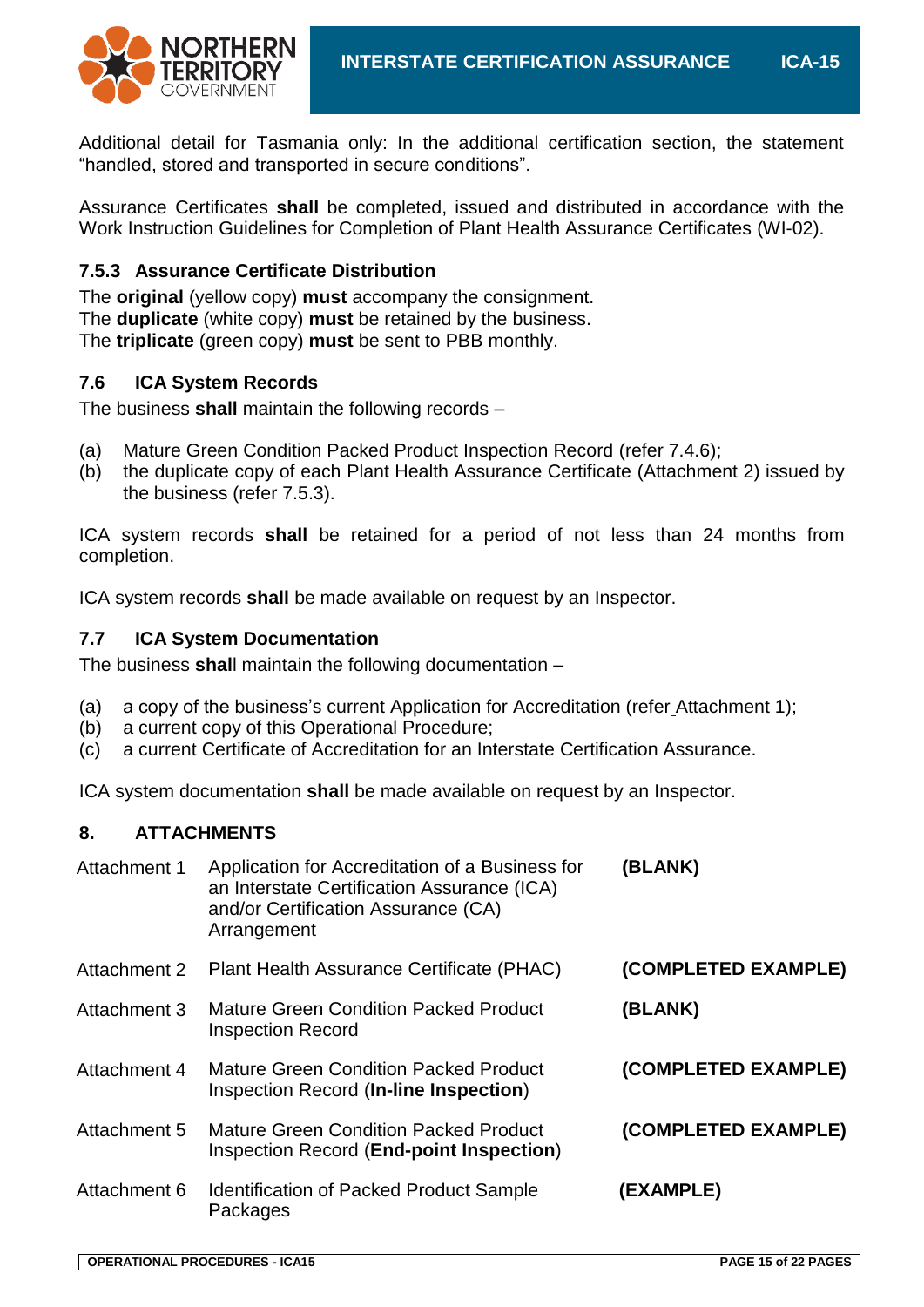

#### **Application for Accreditation of a Business for an Interstate Certification Assurance (ICA) and/or Certification Assurance (CA) Arrangement**

|                    |                                                                                                  |                                                                             |                                                                                      | <b>Attachment 1</b>                                                                                                                                                                                                                                                                                                                                                                                                                                                                                                        |
|--------------------|--------------------------------------------------------------------------------------------------|-----------------------------------------------------------------------------|--------------------------------------------------------------------------------------|----------------------------------------------------------------------------------------------------------------------------------------------------------------------------------------------------------------------------------------------------------------------------------------------------------------------------------------------------------------------------------------------------------------------------------------------------------------------------------------------------------------------------|
|                    |                                                                                                  |                                                                             |                                                                                      | Tick each box that describes your business and the ICA/CA arrangement and provide specific details where required.<br>Only one ICA/CA arrangement, that is one Operational Procedure at one Facility, may be covered in one application.                                                                                                                                                                                                                                                                                   |
|                    | Indicate the type of application being made.                                                     |                                                                             | <b>New</b>                                                                           | Renewal<br>Amendment                                                                                                                                                                                                                                                                                                                                                                                                                                                                                                       |
| 1.                 | <b>Business/Person Details</b>                                                                   |                                                                             |                                                                                      |                                                                                                                                                                                                                                                                                                                                                                                                                                                                                                                            |
| (a)                | Type of Ownership of Business                                                                    |                                                                             |                                                                                      |                                                                                                                                                                                                                                                                                                                                                                                                                                                                                                                            |
|                    | Individual                                                                                       | <b>Incorporated Company</b>                                                 | Other                                                                                |                                                                                                                                                                                                                                                                                                                                                                                                                                                                                                                            |
|                    | Partnership                                                                                      | <b>Cooperative Association</b>                                              | (please specify)                                                                     |                                                                                                                                                                                                                                                                                                                                                                                                                                                                                                                            |
| (b)                | Name of Business/Person                                                                          |                                                                             |                                                                                      | Please supply name in full. For a partnership, list the full names of each<br>partner in their normal order. Companies must provide their Australian<br>Company Number (ACN) or Australian Registered Body Number (ARBN)<br>and attach a copy of the Certificate of Incorporation. Cooperative<br>associations must provide appropriate proof of registration (i.e. a copy of<br>the Certificate of Registration or registration search from the Office of<br><b>Business Affairs or Australian Securities Commission)</b> |
|                    |                                                                                                  |                                                                             | <b>ARBN</b><br>H<br><b>ACN</b>                                                       |                                                                                                                                                                                                                                                                                                                                                                                                                                                                                                                            |
| (c)                |                                                                                                  | Trading Name/s of the Business/Person (as shown on packages sent to market) |                                                                                      |                                                                                                                                                                                                                                                                                                                                                                                                                                                                                                                            |
|                    |                                                                                                  |                                                                             |                                                                                      |                                                                                                                                                                                                                                                                                                                                                                                                                                                                                                                            |
| (d)                |                                                                                                  | Postal address of the Business/Person                                       |                                                                                      |                                                                                                                                                                                                                                                                                                                                                                                                                                                                                                                            |
|                    |                                                                                                  |                                                                             | Telephone:                                                                           |                                                                                                                                                                                                                                                                                                                                                                                                                                                                                                                            |
|                    |                                                                                                  |                                                                             | Facsimile:                                                                           |                                                                                                                                                                                                                                                                                                                                                                                                                                                                                                                            |
|                    |                                                                                                  |                                                                             | Mobile:                                                                              |                                                                                                                                                                                                                                                                                                                                                                                                                                                                                                                            |
|                    | E-mail                                                                                           |                                                                             |                                                                                      |                                                                                                                                                                                                                                                                                                                                                                                                                                                                                                                            |
| (e)                | Has the business/person been<br>registered previously for the<br>interstate movement of produce? | □                                                                           | If yes, give the<br>Yes<br>business's Interstate<br>Produce (IP) Number<br><b>No</b> | A                                                                                                                                                                                                                                                                                                                                                                                                                                                                                                                          |
| 2.                 |                                                                                                  | <b>Operational Procedure and Facility Details</b>                           |                                                                                      | (previously known as the Victorian or T Number)                                                                                                                                                                                                                                                                                                                                                                                                                                                                            |
| (a)                |                                                                                                  | Operational Procedure used in this arrangement                              |                                                                                      |                                                                                                                                                                                                                                                                                                                                                                                                                                                                                                                            |
|                    | Reference No.                                                                                    | <b>Title of Operational Procedure</b>                                       |                                                                                      |                                                                                                                                                                                                                                                                                                                                                                                                                                                                                                                            |
|                    |                                                                                                  |                                                                             |                                                                                      |                                                                                                                                                                                                                                                                                                                                                                                                                                                                                                                            |
| (b)                | Street address of the facility                                                                   |                                                                             |                                                                                      |                                                                                                                                                                                                                                                                                                                                                                                                                                                                                                                            |
|                    |                                                                                                  |                                                                             | Telephone:<br>Facsimile                                                              |                                                                                                                                                                                                                                                                                                                                                                                                                                                                                                                            |
|                    |                                                                                                  |                                                                             | Mobile                                                                               |                                                                                                                                                                                                                                                                                                                                                                                                                                                                                                                            |
|                    |                                                                                                  |                                                                             |                                                                                      |                                                                                                                                                                                                                                                                                                                                                                                                                                                                                                                            |
| 3.                 |                                                                                                  | Authorised Signatories (for Plant Health Assurance Certificates)            |                                                                                      |                                                                                                                                                                                                                                                                                                                                                                                                                                                                                                                            |
|                    |                                                                                                  | <b>Family Name</b>                                                          | <b>Given Name/s</b>                                                                  | <b>Specimen Signature</b>                                                                                                                                                                                                                                                                                                                                                                                                                                                                                                  |
|                    | <b>Certification Controller</b>                                                                  |                                                                             |                                                                                      |                                                                                                                                                                                                                                                                                                                                                                                                                                                                                                                            |
| <b>Controller</b>  | <b>Back-up Certification</b>                                                                     |                                                                             |                                                                                      |                                                                                                                                                                                                                                                                                                                                                                                                                                                                                                                            |
| <b>Signatories</b> | <b>Additional Authorised</b>                                                                     |                                                                             |                                                                                      |                                                                                                                                                                                                                                                                                                                                                                                                                                                                                                                            |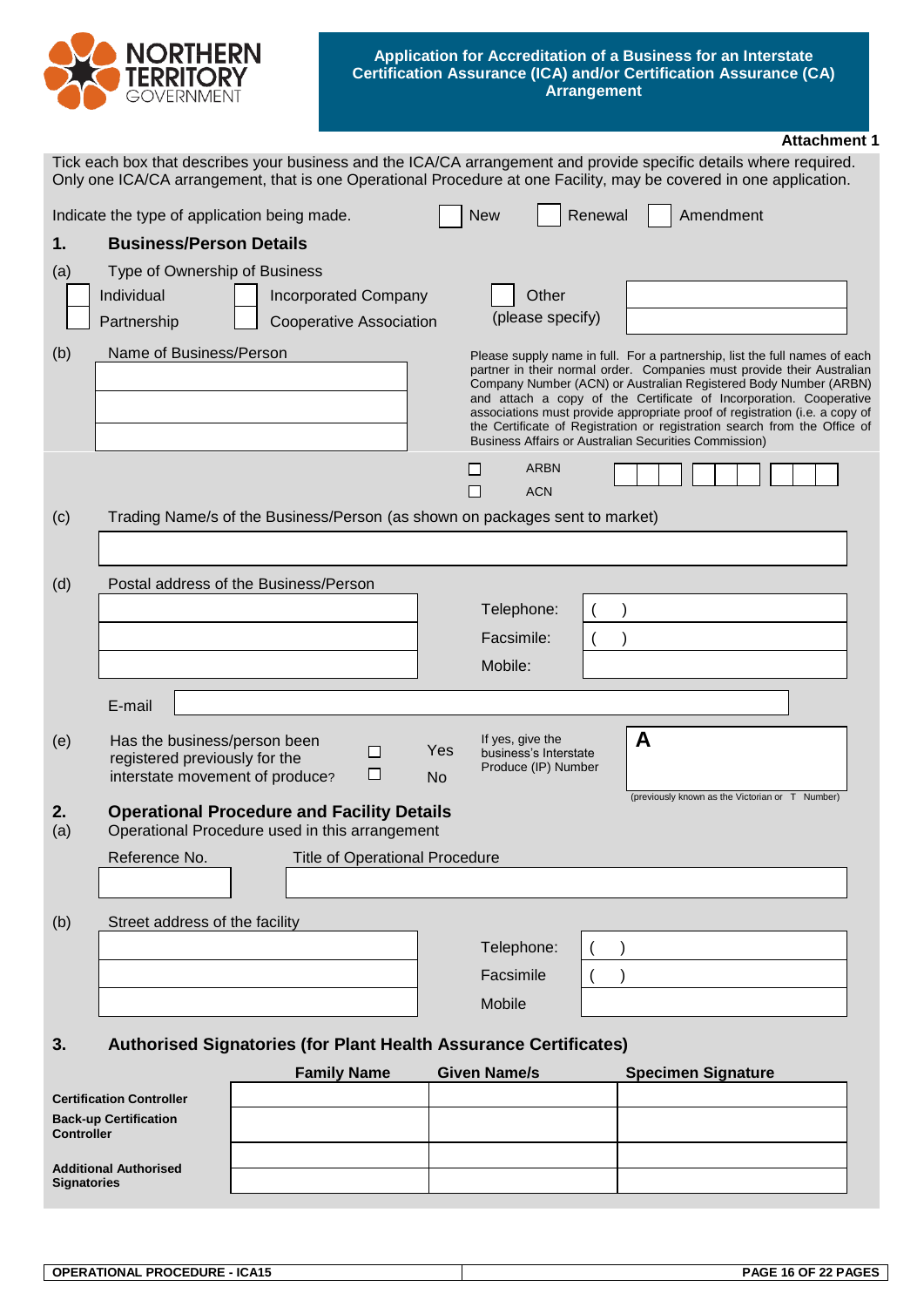|  |                                    |  |  |  |  | Types (including varieties) of Produce to be Prepared Under the ICA/CA Arrangement (if |  |
|--|------------------------------------|--|--|--|--|----------------------------------------------------------------------------------------|--|
|  | insufficient space, attach a list) |  |  |  |  |                                                                                        |  |

#### **5. Interstate Certification Assurance System Records**

(a) What records do you maintain to verify that the business is carrying out its responsibilities and duties under the Operational Procedure?

We maintain all our records in accordance with the examples provided in the Operational Procedure.

We have developed alternative or additional records to those provided in the Operational Procedure.

(b) List the alternative or additional records you intend to use and attach a copy to this application.



#### **6. Accreditation Conditions**

(a) For the purposes of this agreement the following definitions shall apply:-

| Applicant                                           | means the person, corporation, or other legal entity who is accredited under this agreement.                                      |
|-----------------------------------------------------|-----------------------------------------------------------------------------------------------------------------------------------|
| Inspector                                           | means an inspector appointed under the Plant Health Act                                                                           |
| Department                                          | means the Department of Primary Industry and Resources                                                                            |
| Interstate Certification<br><b>Assurance System</b> | means the processes, equipment, personnel and resources used to implement the Operational<br>Procedure nominated in Section 2(a). |

- (b) The applicant must maintain and operate the interstate certification assurance system in accordance with the Operational Procedure as nominated in Section 2(a), and must maintain the records specified in Section 5.
- (c) The applicant will, upon request, allow an inspector to enter any premises where produce certified under the agreement is treated or dispatched, or where any produce, equipment, chemicals, documents for records are stored.
- (d) The inspector may inspect or take samples of any relevant item present on the premises at the time of the search.
- (e) The applicant must take all steps to assist an inspector in the conduct of audits including allowing the inspector or officer to interview any employee of the applicant in relation to the Implementation of the Interstate certification assurance system.
- (f) The applicant authorises the persons listed in Section 3 of this application to issue certificates on his or her behalf.
- (g) In the event of cancellation or non-renewal of this arrangement the certificate pad and any green copies must be returned as they remain the property of Plant Biosecurity Branch.
- (h) Plant Biosecurity fees will apply to those businesses/persons that choose to participate in this ICA/CA arrangement. Plant Biosecurity Branch can be contacted for a schedule of the Plant Biosecurity fees.

**The applicant agrees to abide by the accreditation conditions listed above and acknowledges that any accreditation is granted subject to those conditions.**

**The applicant certifies that all of the information contained in this application is true and correct.**

| <b>Signature/s</b>                                                                                                              | <b>Date</b> |  |  |  |  |  |
|---------------------------------------------------------------------------------------------------------------------------------|-------------|--|--|--|--|--|
|                                                                                                                                 |             |  |  |  |  |  |
|                                                                                                                                 |             |  |  |  |  |  |
|                                                                                                                                 |             |  |  |  |  |  |
|                                                                                                                                 |             |  |  |  |  |  |
| Where the applicant is a corporation, the company seal must be applied, and signed, in the appropriate form. Where the<br>Note: |             |  |  |  |  |  |

*applicants are members of a partnership, each of the partners must sign the application***.** *Office Use Only*

| <b>Desk Audit</b> | □ Passed | $\Box$ Failed |                                                                         |
|-------------------|----------|---------------|-------------------------------------------------------------------------|
| Name (print) ___  |          |               | Date received                                                           |
| Signature:        |          |               | Date completed                                                          |
| $\blacksquare$    | .        | .             | --<br>$\sim$ $\sim$ $\sim$<br>$\overline{\phantom{a}}$<br>$\sim$ $\sim$ |

Post your application/s to: Department of Primary Industry and Resources, Plant Biosecurity Branch, GPO Box 3000, DARWIN NT 0801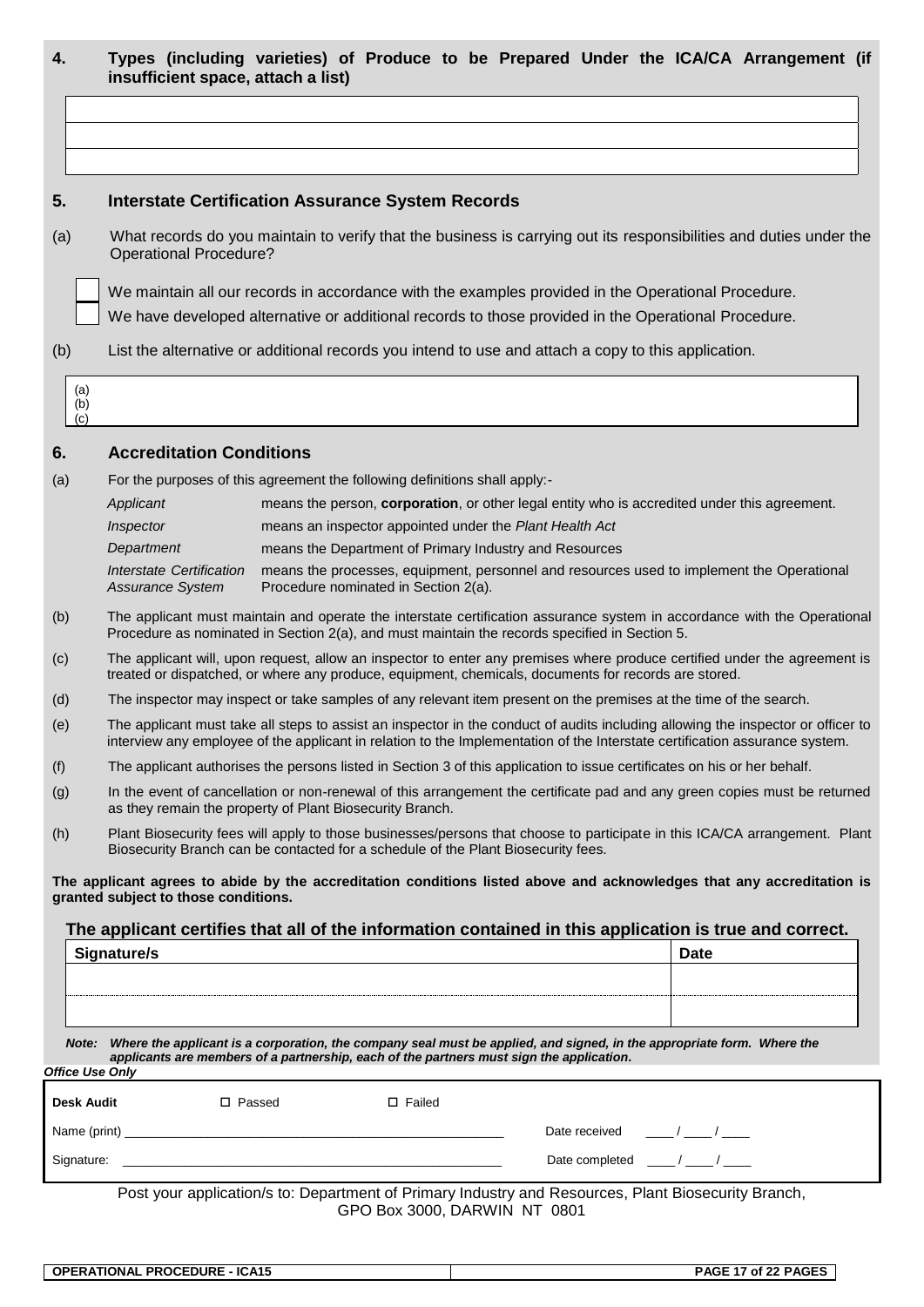

#### **Attachment 2**

#### **Plant Health Assurance Certificate**

**Consignment Details** (PLEASE PRINT) **Certification Details** (PLEASE PRINT)

|                                     | <b>CONSIGNOR (FROM)</b>                                                     |      | <b>IP NUMBER</b>        | <b>FACILITY NUMBER</b>                               | <b>PROCEDURE</b>                           |  |  |
|-------------------------------------|-----------------------------------------------------------------------------|------|-------------------------|------------------------------------------------------|--------------------------------------------|--|--|
|                                     | Name Joe's Lime Farm Pty Ltd                                                | A    | 9999                    | 01                                                   | ICA- $15$                                  |  |  |
|                                     | Address Lot 2000 Beddington Road                                            |      |                         |                                                      |                                            |  |  |
| <b>Humpty Doo</b>                   | $\boldsymbol{N}$ $\boldsymbol{T}$<br>0836                                   |      |                         | <b>ACCREDITED BUSINESS THAT PREPARED THE PRODUCE</b> |                                            |  |  |
|                                     |                                                                             | Name |                         | Joe's Lime Farm Pty Ltd                              |                                            |  |  |
|                                     | <b>CONSIGNEE (TO)</b>                                                       |      |                         | Address Lot 2000 Beddington Road                     |                                            |  |  |
|                                     | Name Central Market Pty Ltd                                                 |      | Humpty Doo NT 0836      |                                                      |                                            |  |  |
|                                     | Address 684 Long Road                                                       |      | <b>GROWER OR PACKER</b> |                                                      |                                            |  |  |
| <b>Melbourne</b>                    | 3000<br><i>Victoria</i>                                                     | Name |                         | <b>Joe's Lime Farm Pty Ltd</b>                       |                                            |  |  |
|                                     |                                                                             |      |                         | Address Lot 2000 Beddington Road                     |                                            |  |  |
|                                     | RECONSIGNED TO (Splitting consignments or reconsigning whole consignments). |      | Humpty Doo NT 0836      |                                                      |                                            |  |  |
| Name                                |                                                                             |      |                         | OTHER FACILITIES SUPPLYING PRODUCE                   |                                            |  |  |
| Address                             |                                                                             |      |                         |                                                      |                                            |  |  |
|                                     |                                                                             |      |                         |                                                      |                                            |  |  |
|                                     | <b>BRAND NAME OR IDENTIFYING MARKS</b><br>(as marked on packages)           |      |                         | <b>DATE OR DATE CODE</b><br>(as marked on packages)  |                                            |  |  |
|                                     | Joe's Lime Farm                                                             |      |                         | 04072007                                             |                                            |  |  |
| <b>Number of</b><br><b>Packages</b> | Type of Packages (e.g. trays, cartons)                                      |      | <b>Type of Produce</b>  |                                                      | <b>Authorisation for Split Consignment</b> |  |  |
|                                     |                                                                             |      |                         |                                                      |                                            |  |  |

| Number of<br><b>Packages</b> | Type of Packages (e.g. trays, cartons) | <b>Type of Produce</b> | <b>Authorisation for Split Consignment</b> |
|------------------------------|----------------------------------------|------------------------|--------------------------------------------|
| 40                           | <i>Cartons</i>                         | <b>Tahitian Limes</b>  |                                            |
|                              |                                        |                        |                                            |
|                              |                                        |                        |                                            |
|                              |                                        |                        |                                            |

#### **Treatment Details**

| <b>Treatment</b>       | Chemical (Active Ingredient)     | <b>Treatment Date</b> | <b>Concentration / Duration and Temperature</b> |
|------------------------|----------------------------------|-----------------------|-------------------------------------------------|
| ---------------------- | -------------------------------- | ----------------      |                                                 |
| ---------------------- | -------------------------------- | ----------------      |                                                 |
| ---------------------- | -------------------------------  | ----------------      |                                                 |
| ---------------------- | -------------------------------  | ----------------      |                                                 |

#### **Additional Certification / Codes**

*Met mature green condition at packing.*

#### *Meets ICA15.*

#### **Declaration**

I, an authorised Signatory of the accredited business that prepared the plants or plant produce described above, hereby declare that the plants or plant produce have been prepared in the business's approved facilities in accordance with the *Plant Health* Act and that the details shown above are true and correct in every particular.

| <b>AUTHORISED SIGNATORY'S NAME (PLEASE PRINT)</b> | <b>SIGNATURE</b> | <b>DATE</b> |
|---------------------------------------------------|------------------|-------------|
| <b>Joe Signatory</b>                              | Joe Signatory    | 4/7/2007    |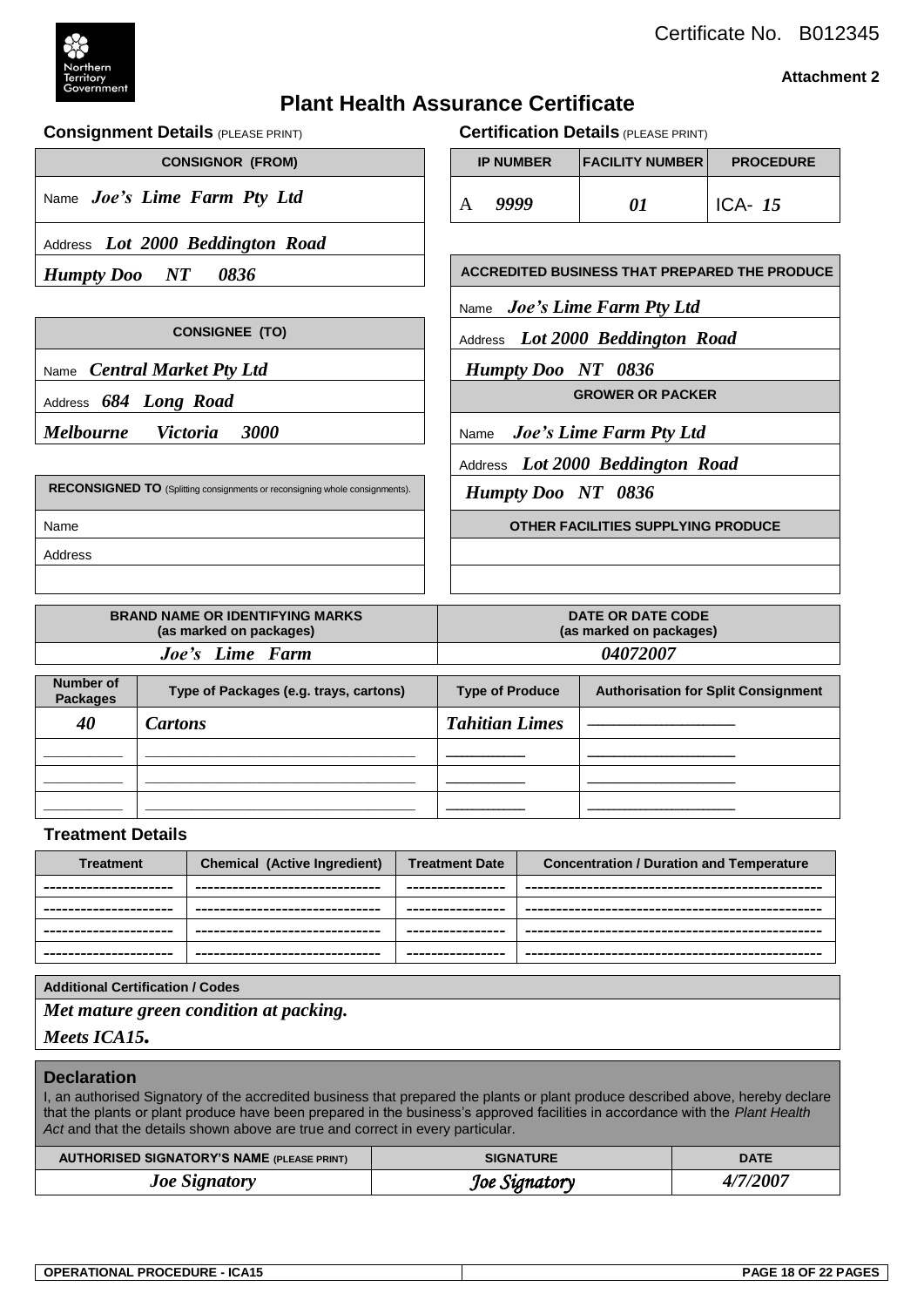#### **MATURE GREEN CONDITION PACKED PRODUCT INSPECTION RECORD**

| <b>Business Interstate Produce (IP) Number:</b><br>A<br><b>PPS</b><br>Inspection<br>Date of<br>Mature<br>Unbroken<br>COMMENTS<br>(Note any defects or problems detected during inspection<br>and the number of any withdrawn or rejected packages)<br><b>Packed Product Controller</b><br>Skin<br>Inspection<br>No<br>Green<br>End-<br>$In-$<br>Point<br>Line<br>Yes No<br>Yes<br>No<br><b>Printed Name</b><br>Signature<br>Tick applicable columns $\rightarrow$ |                    |  |  |  |  |  | <b>Attachment 3</b> |  |
|-------------------------------------------------------------------------------------------------------------------------------------------------------------------------------------------------------------------------------------------------------------------------------------------------------------------------------------------------------------------------------------------------------------------------------------------------------------------|--------------------|--|--|--|--|--|---------------------|--|
|                                                                                                                                                                                                                                                                                                                                                                                                                                                                   | <b>Fruit Type:</b> |  |  |  |  |  |                     |  |
|                                                                                                                                                                                                                                                                                                                                                                                                                                                                   |                    |  |  |  |  |  |                     |  |
|                                                                                                                                                                                                                                                                                                                                                                                                                                                                   |                    |  |  |  |  |  |                     |  |
|                                                                                                                                                                                                                                                                                                                                                                                                                                                                   |                    |  |  |  |  |  |                     |  |
|                                                                                                                                                                                                                                                                                                                                                                                                                                                                   |                    |  |  |  |  |  |                     |  |
|                                                                                                                                                                                                                                                                                                                                                                                                                                                                   |                    |  |  |  |  |  |                     |  |
|                                                                                                                                                                                                                                                                                                                                                                                                                                                                   |                    |  |  |  |  |  |                     |  |
|                                                                                                                                                                                                                                                                                                                                                                                                                                                                   |                    |  |  |  |  |  |                     |  |
|                                                                                                                                                                                                                                                                                                                                                                                                                                                                   |                    |  |  |  |  |  |                     |  |
|                                                                                                                                                                                                                                                                                                                                                                                                                                                                   |                    |  |  |  |  |  |                     |  |
|                                                                                                                                                                                                                                                                                                                                                                                                                                                                   |                    |  |  |  |  |  |                     |  |
|                                                                                                                                                                                                                                                                                                                                                                                                                                                                   |                    |  |  |  |  |  |                     |  |
|                                                                                                                                                                                                                                                                                                                                                                                                                                                                   |                    |  |  |  |  |  |                     |  |
|                                                                                                                                                                                                                                                                                                                                                                                                                                                                   |                    |  |  |  |  |  |                     |  |
|                                                                                                                                                                                                                                                                                                                                                                                                                                                                   |                    |  |  |  |  |  |                     |  |
|                                                                                                                                                                                                                                                                                                                                                                                                                                                                   |                    |  |  |  |  |  |                     |  |
|                                                                                                                                                                                                                                                                                                                                                                                                                                                                   |                    |  |  |  |  |  |                     |  |
|                                                                                                                                                                                                                                                                                                                                                                                                                                                                   |                    |  |  |  |  |  |                     |  |
|                                                                                                                                                                                                                                                                                                                                                                                                                                                                   |                    |  |  |  |  |  |                     |  |
|                                                                                                                                                                                                                                                                                                                                                                                                                                                                   |                    |  |  |  |  |  |                     |  |
|                                                                                                                                                                                                                                                                                                                                                                                                                                                                   |                    |  |  |  |  |  |                     |  |
|                                                                                                                                                                                                                                                                                                                                                                                                                                                                   |                    |  |  |  |  |  |                     |  |
|                                                                                                                                                                                                                                                                                                                                                                                                                                                                   |                    |  |  |  |  |  |                     |  |
|                                                                                                                                                                                                                                                                                                                                                                                                                                                                   |                    |  |  |  |  |  |                     |  |
|                                                                                                                                                                                                                                                                                                                                                                                                                                                                   |                    |  |  |  |  |  |                     |  |
|                                                                                                                                                                                                                                                                                                                                                                                                                                                                   |                    |  |  |  |  |  |                     |  |
|                                                                                                                                                                                                                                                                                                                                                                                                                                                                   |                    |  |  |  |  |  |                     |  |
|                                                                                                                                                                                                                                                                                                                                                                                                                                                                   |                    |  |  |  |  |  |                     |  |
|                                                                                                                                                                                                                                                                                                                                                                                                                                                                   |                    |  |  |  |  |  |                     |  |

| - ICA15<br><b>PROCEDURE</b><br><b>ODED</b><br>.TIONAL<br>ur<br>. n. n | <b>22 PAGES</b><br>20 O.E<br><b>DAQ:</b><br>. <i>.</i> |
|-----------------------------------------------------------------------|--------------------------------------------------------|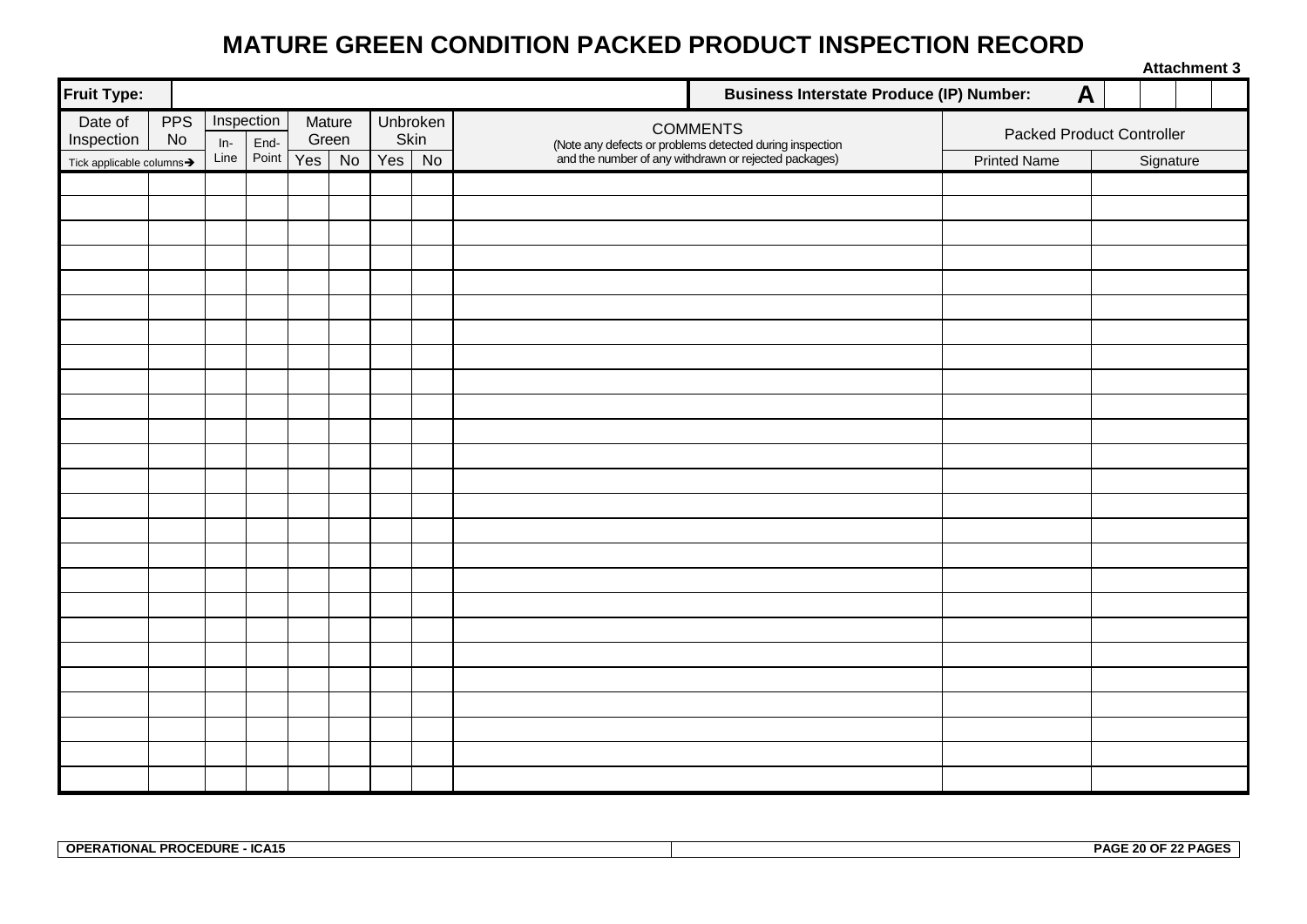### **MATURE GREEN CONDITION PACKED PRODUCT INSPECTION RECORD**

**Attachment 4**

| <b>Fruit Type:</b>         |                         | <b>Tahitian Limes</b> |                    |     |                 |              |           | <b>Business Interstate Produce (IP) Number:</b>                                                                   | A                                | 9 | 9                   | 9 | 9 |
|----------------------------|-------------------------|-----------------------|--------------------|-----|-----------------|--------------|-----------|-------------------------------------------------------------------------------------------------------------------|----------------------------------|---|---------------------|---|---|
| Date of<br>Inspection      | <b>PPS</b><br><b>No</b> |                       | Inspection<br>End- |     | Mature<br>Green | <b>Skin</b>  | Unbroken  | <b>COMMENTS</b>                                                                                                   | <b>Packed Product Controller</b> |   |                     |   |   |
| Tick applicable columns→   |                         | $In-$<br>Line         | Point              | Yes | <b>No</b>       | Yes          | <b>No</b> | (Note any defects or problems detected during inspection<br>and the number of any withdrawn or rejected packages) | <b>Printed Name</b>              |   | Signature           |   |   |
| 1/06/02                    |                         | $\checkmark$          |                    | ✓   |                 | ✓            |           |                                                                                                                   | P Controller                     |   | P Controller        |   |   |
| $\epsilon$                 | $\overline{2}$          | $\checkmark$          |                    | ✓   |                 | ✓            |           |                                                                                                                   | P Controller                     |   | P Controller        |   |   |
| $\pmb{\mathfrak{c}}$       | 3                       | $\checkmark$          |                    | ✓   |                 | $\checkmark$ |           |                                                                                                                   | P Controller                     |   | P Controller        |   |   |
| $\mathfrak{c}\mathfrak{c}$ | $\overline{4}$          | $\checkmark$          |                    | ✓   |                 | $\checkmark$ |           |                                                                                                                   | P Controller                     |   | P Controller        |   |   |
| 2/06/02                    | 5                       | $\checkmark$          |                    | ✓   |                 | $\checkmark$ |           |                                                                                                                   | P Controller                     |   | <b>B</b> Controller |   |   |
|                            | 6                       | $\checkmark$          |                    | ✓   |                 | $\checkmark$ |           |                                                                                                                   | P Controller                     |   | P Controller        |   |   |
| 3/06/02                    | 7                       | $\checkmark$          |                    |     | $\checkmark$    | $\checkmark$ |           | 1 X coloured fruit. PPS No. 7 rejected & 42 packages withdrawn.                                                   | P Controller                     |   | P Controller        |   |   |
| $\epsilon$                 | 8                       | $\checkmark$          |                    | ✓   |                 | $\checkmark$ |           | All 3 sample packages passed OK\and all withdrawn                                                                 | P Controller                     |   | P Controller        |   |   |
| $\epsilon\epsilon$         | 9                       | $\checkmark$          |                    | ✓   |                 | ✓            |           | packages returned to assembly point.                                                                              | P Controller                     |   | P Controller        |   |   |
| $\epsilon$                 | 10                      | $\checkmark$          |                    | ✓   |                 |              |           | PPS No. 7 regraded, repacked and reinspected.                                                                     | P Controller                     |   | P Controller        |   |   |
| 4/06/02                    | 11                      | $\checkmark$          |                    |     |                 | ✓            |           |                                                                                                                   | P Gontroller                     |   | P Controller        |   |   |
|                            | 12                      | $\checkmark$          |                    | ✓   |                 | ✓            |           |                                                                                                                   | <b>R</b> Controller              |   | P Controller        |   |   |
| 5/06/02                    | 13                      | $\checkmark$          |                    | ✓   |                 |              |           |                                                                                                                   | P Controller                     |   | P Controller        |   |   |
| 7/06/02                    | 14                      | $\checkmark$          |                    | ✓   |                 |              |           | 2 X broken skins PPS No. 14 rejected & 46 packages                                                                | <b>R</b> Controller              |   | P Controller        |   |   |
| $\epsilon$                 | 15                      | $\checkmark$          |                    |     |                 |              |           | PPS No. 17 failed for yellow colouration.                                                                         | P Controller                     |   | P Controller        |   |   |
| $\epsilon\epsilon$         | 16                      | ✓                     |                    |     |                 |              |           | PPS No. 14 and the 46 withdrawn packages rejected.                                                                | P Controller                     |   | P Controller        |   |   |
| $\pmb{\mathfrak{u}}$       | 17                      | √                     |                    |     |                 | ✓            |           | All rejected packages regraded, repacked and                                                                      | P Controller                     |   | P Controller        |   |   |
| 9/06/02                    | $\sqrt{8}$              |                       |                    | ✓   |                 |              |           | reinspected Additional training of sorters carried out.                                                           | P Controller                     |   | P Controller        |   |   |
| 11/06/02                   | 19 <sup>6</sup>         |                       |                    |     |                 |              |           |                                                                                                                   | P Controller                     |   | P Controller        |   |   |
| 12/06/02                   | 20                      |                       |                    | ✓   |                 |              |           |                                                                                                                   | P Controller                     |   | P Controller        |   |   |
| $\epsilon$                 | 21                      | $\checkmark$          |                    | ✓   |                 |              |           |                                                                                                                   | P Controller                     |   | P Controller        |   |   |
| $\epsilon$                 | 22                      | $\checkmark$          |                    | ✓   |                 |              |           |                                                                                                                   | P Controller                     |   | P Controller        |   |   |
| 15/06/02                   | 23                      | $\checkmark$          |                    | ✓   |                 | بمد          |           |                                                                                                                   | P Controller                     |   | P Controller        |   |   |
| $\epsilon\epsilon$         | 24                      | $\checkmark$          |                    | ✓   |                 |              |           |                                                                                                                   | P Controller                     |   | P Controller        |   |   |
| 18/06/02                   | 25                      | $\checkmark$          |                    | ✓   |                 | $\checkmark$ |           |                                                                                                                   | P Controller                     |   | P Controller        |   |   |
| $\mathfrak{c}\mathfrak{c}$ | 26                      | $\checkmark$          |                    |     |                 |              |           |                                                                                                                   | P Controller                     |   | P Controller        |   |   |

**OPERATIONAL PROCEDURE - ICA15 PAGE 21 OF 22 PAGES**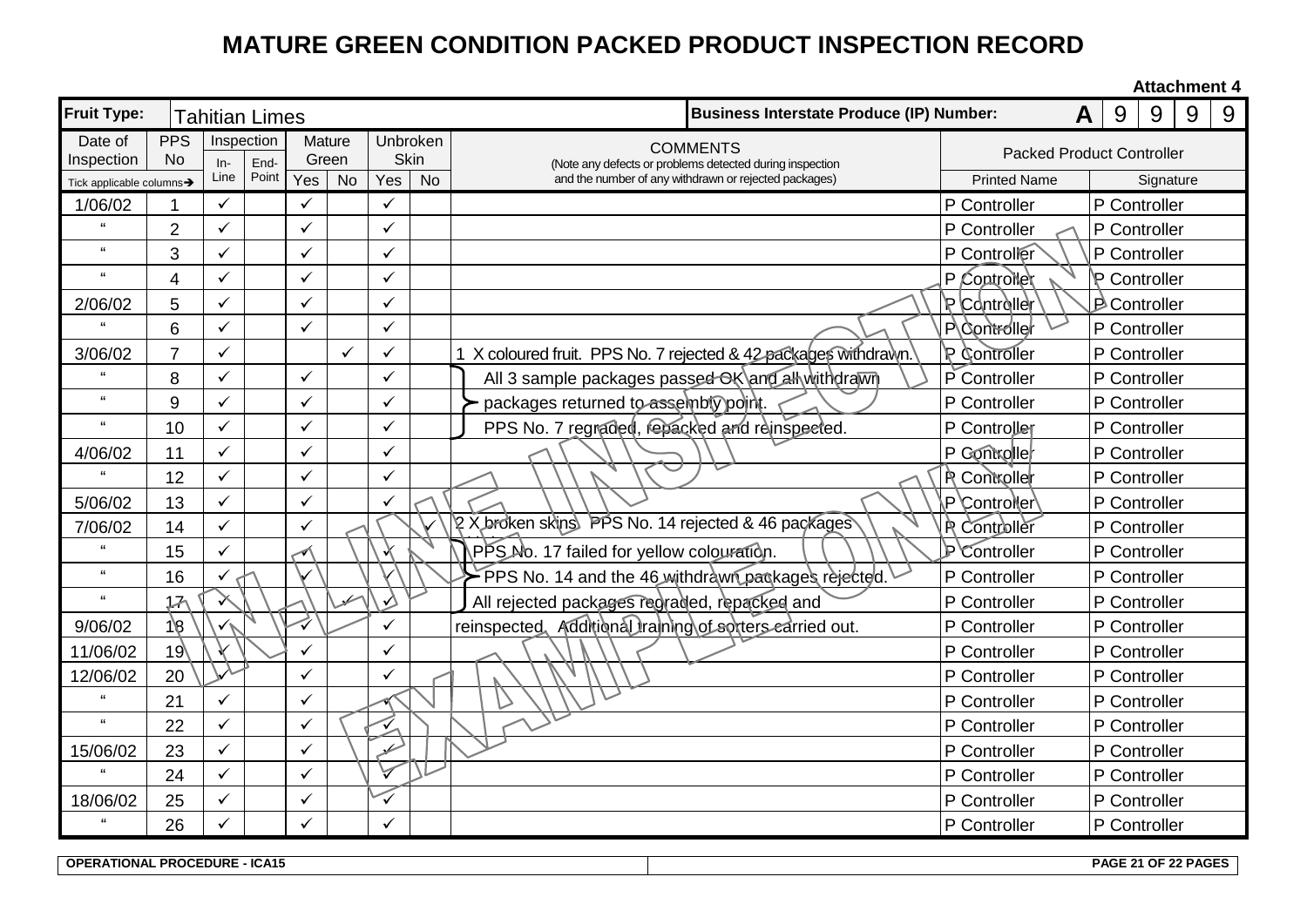### **MATURE GREEN CONDITION PACKED PRODUCT INSPECTION RECORD**

|                                             |                 |            |              |                                                                                  |              |              |                                  |                                                                |  |                     |   |   | <b>Attachment 5</b> |   |   |
|---------------------------------------------|-----------------|------------|--------------|----------------------------------------------------------------------------------|--------------|--------------|----------------------------------|----------------------------------------------------------------|--|---------------------|---|---|---------------------|---|---|
| <b>Fruit Type:</b><br><b>Tahitian Limes</b> |                 |            |              |                                                                                  |              |              |                                  | <b>Business Interstate Produce (IP) Number:</b>                |  |                     | A | 9 | 9                   | 9 | 9 |
| Date of                                     | <b>PPS</b>      | Inspection |              |                                                                                  | Mature       |              | Unbroken                         | <b>COMMENTS</b>                                                |  |                     |   |   |                     |   |   |
| Inspection                                  | N <sub>0</sub>  | In-        | End-         | <b>Skin</b><br>Green<br>(Note any defects or problems detected during inspection |              |              | <b>Packed Product Controller</b> |                                                                |  |                     |   |   |                     |   |   |
| Tick applicable columns→                    |                 | Line       | Point        | $\overline{Yes}$                                                                 | <b>No</b>    | Yes          | <b>No</b>                        | and the number of any withdrawn or rejected packages)          |  | <b>Printed Name</b> |   |   | Signature           |   |   |
| 1/06/02                                     |                 |            | $\checkmark$ | ✓                                                                                |              | ✓            |                                  |                                                                |  | P Controller        |   |   | P Controller        |   |   |
| $\epsilon$                                  | $\overline{2}$  |            | $\checkmark$ | ✓                                                                                |              | $\checkmark$ |                                  |                                                                |  | P Controller        |   |   | P Controller        |   |   |
| $\mathbf{u}$                                | 3               |            | $\checkmark$ | ✓                                                                                |              |              |                                  |                                                                |  | P Controller        |   |   | P Controller        |   |   |
| $\epsilon\epsilon$                          | $\overline{4}$  |            | ✓            |                                                                                  |              | $\checkmark$ |                                  |                                                                |  | P. Controller       |   |   | P Controller        |   |   |
| 2/06/02                                     | 5               |            | $\checkmark$ | V                                                                                |              | ✓            |                                  |                                                                |  | 19 Courroller       |   |   | P Controller        |   |   |
| $\epsilon$                                  | 6               |            | ✓            |                                                                                  |              | $\checkmark$ |                                  |                                                                |  | P Controller        |   |   | P Controller        |   |   |
| 3/06/02                                     | $\overline{7}$  |            | $\checkmark$ |                                                                                  |              | $\checkmark$ |                                  |                                                                |  | ⋅P Čontroller       |   |   | P Controller        |   |   |
|                                             | 8               |            | ✓            |                                                                                  |              | ✓            |                                  |                                                                |  | P Controller        |   |   | P Controller        |   |   |
| $\epsilon$                                  | 9               |            | ✓            |                                                                                  |              |              |                                  |                                                                |  | P Controller        |   |   | P Controller        |   |   |
| $\epsilon$                                  | 10              |            | $\checkmark$ |                                                                                  | $\checkmark$ |              |                                  | 2 X fruit showing vellow colour 400 trays in consignment       |  | P Controller        |   |   | P Controller        |   |   |
| 4/06/02                                     | 11              |            | $\checkmark$ | ✓                                                                                |              | $\checkmark$ |                                  | rejected.                                                      |  | F Controller        |   |   | P Controller        |   |   |
|                                             | 12              |            | $\checkmark$ | ✓                                                                                |              |              |                                  |                                                                |  | $P$ Controller      |   |   | P Controller        |   |   |
| $\epsilon\epsilon$                          | 13              |            | $\checkmark$ |                                                                                  |              | ✓            |                                  | 400 trays regraded, repacked and reinspected.                  |  | P\Controller        |   |   | P Controller        |   |   |
| $\pmb{\mathfrak{c}}$                        | 14              |            | ✓            |                                                                                  |              | $\wp$        |                                  | <b>Passed OK</b>                                               |  | <b>R</b> Centroller |   |   | P Controller        |   |   |
| $\epsilon\epsilon$                          | 15              |            |              |                                                                                  |              |              |                                  | Sorters retrained in ICA requirements.                         |  | P Controller        |   |   | P Controller        |   |   |
| $\pmb{\mathfrak{c}}$                        | 16 <sub>1</sub> |            |              |                                                                                  |              | $\chi$       |                                  |                                                                |  | P Controller        |   |   | P Controller        |   |   |
| $\epsilon$                                  | 17              |            |              |                                                                                  |              |              |                                  |                                                                |  | P Controller        |   |   | P Controller        |   |   |
| $\epsilon\epsilon$                          | 18              |            |              |                                                                                  |              |              |                                  |                                                                |  | P Controller        |   |   | P Controller        |   |   |
| 11/06/02                                    | 19              |            |              | ✓                                                                                |              | ✓            |                                  |                                                                |  | P Controller        |   |   | P Controller        |   |   |
| 12/06/02                                    | 20              |            | ✓            |                                                                                  |              |              |                                  | D                                                              |  | P Controller        |   |   | P Controller        |   |   |
| $\mathbf{u}$                                | 21              |            | $\checkmark$ | ✓                                                                                |              |              |                                  |                                                                |  | P Controller        |   |   | P Controller        |   |   |
| $\epsilon\epsilon$                          | 22              |            | $\checkmark$ |                                                                                  |              | $\checkmark$ |                                  |                                                                |  | P Controller        |   |   | P Controller        |   |   |
| 15/06/02                                    | 23              |            | $\checkmark$ | ✓                                                                                |              |              |                                  | 4 X fruit with broken skins. Consignment of 100 trays rejected |  | P Controller        |   |   | P Controller        |   |   |
|                                             | 24              |            | ✓            |                                                                                  |              | $\checkmark$ |                                  | and redirected to Sydney market. Sorters warned to take        |  | P Controller        |   |   | P Controller        |   |   |
| 18/06/02                                    | 25              |            | $\checkmark$ | ✓                                                                                |              |              |                                  | more care when packing fruit for certification.                |  | P Controller        |   |   | P Controller        |   |   |
|                                             | 26              |            |              |                                                                                  |              |              |                                  |                                                                |  | P Controller        |   |   | P Controller        |   |   |